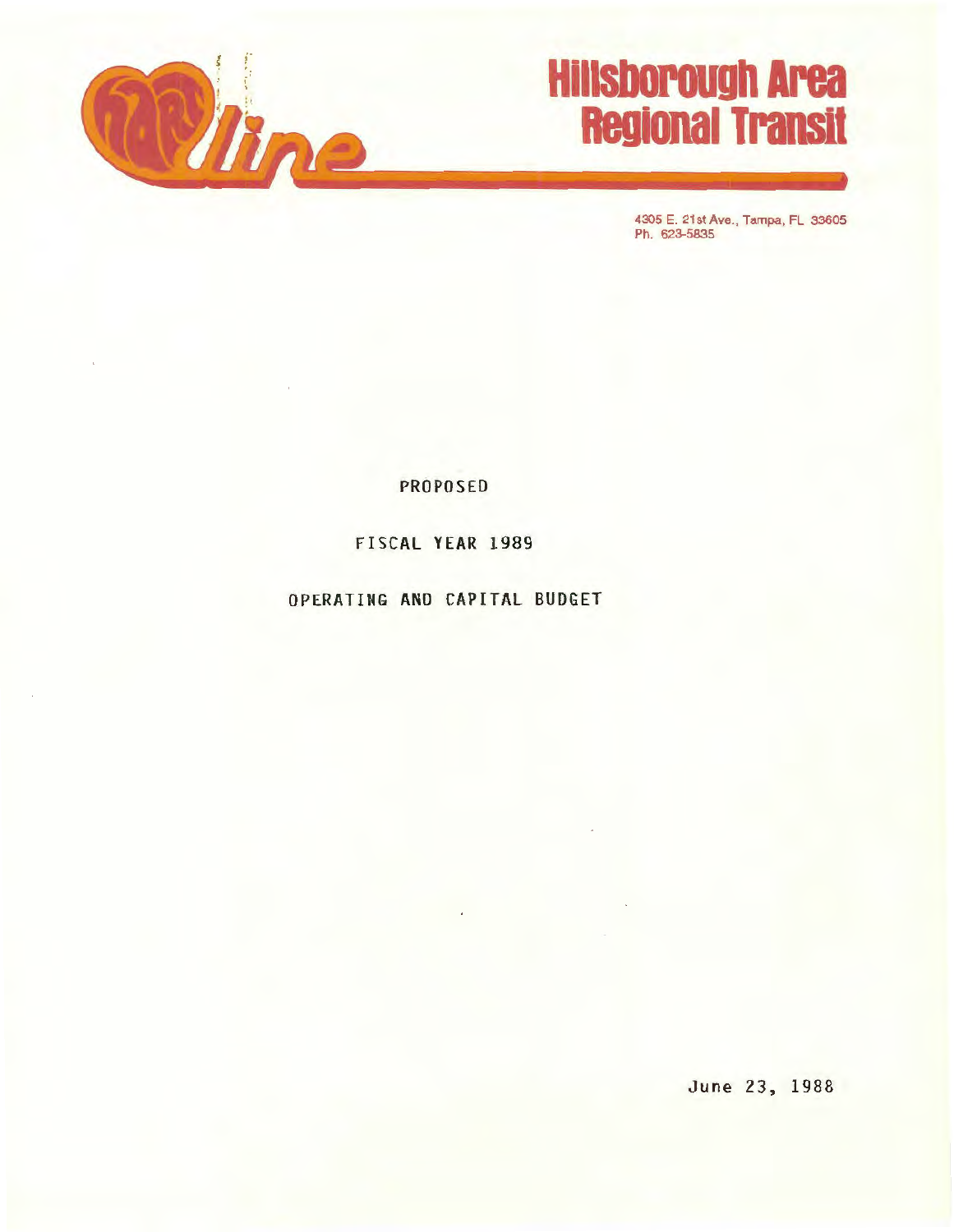

# **HlllSbOrough Area Regional Transit**

4305 E. 21st Ave., Tampa, FL 33605 Ph. 623-5835

June 23, 1988

Chairman King and Members of the Board of Directors Hillsborough Area Regional Transit Authority

Dear Mr. Chairman and Members of the Board:

Submitted herewith is the staff's recommended operating and capital budget for the fiscal year October 1, 1988 through September 30, 1989. As in the past, I have submitted both a summary budget, which is the form that the Board finally adopts, and a detailed budget which is presented for informational purposes.

As illustrated by the attached summary of significant factors accounted for in the proposed operating budget, the fiscal year 1989 budget will reflect our continued commitment to aggressively determine, analyze and meet, within fiscal constraints, the mass transportation needs of Hillsborough County. The proposed budget provides funding for the personnel, fuel and other costs necessary to implement 517,000 miles of new service beginning in January with the receipt of the 20 additional buses. It also reflects plans for the operational requirements of the Marion Street Transit Parkway beginning in May. Local matching funds for Phase II of the Rail Study is also provided.

With all this attention to the future, we must never lose sight of our existing service, ridership and dedicated employees. These elements, each significant in their own right, combine to form the foundation from which . the future emerges. If we fail to constantly seek ways to improve each of these elements, then the full potential of the future will never materialize. This budget was developed with that fundamental thought and commitment in mind.

' During the past year there have been several discussions concerning changes to the fare structure. It is my recommendation that there be no increase in fares at this time. With ridership still lagging somewhat and the Transit Parkway just under construction, I believe that the time is not right to increase fares. In my opinion, a more appropriate time to address this issue will be when the Transit Parkway is completed and the new service has been established.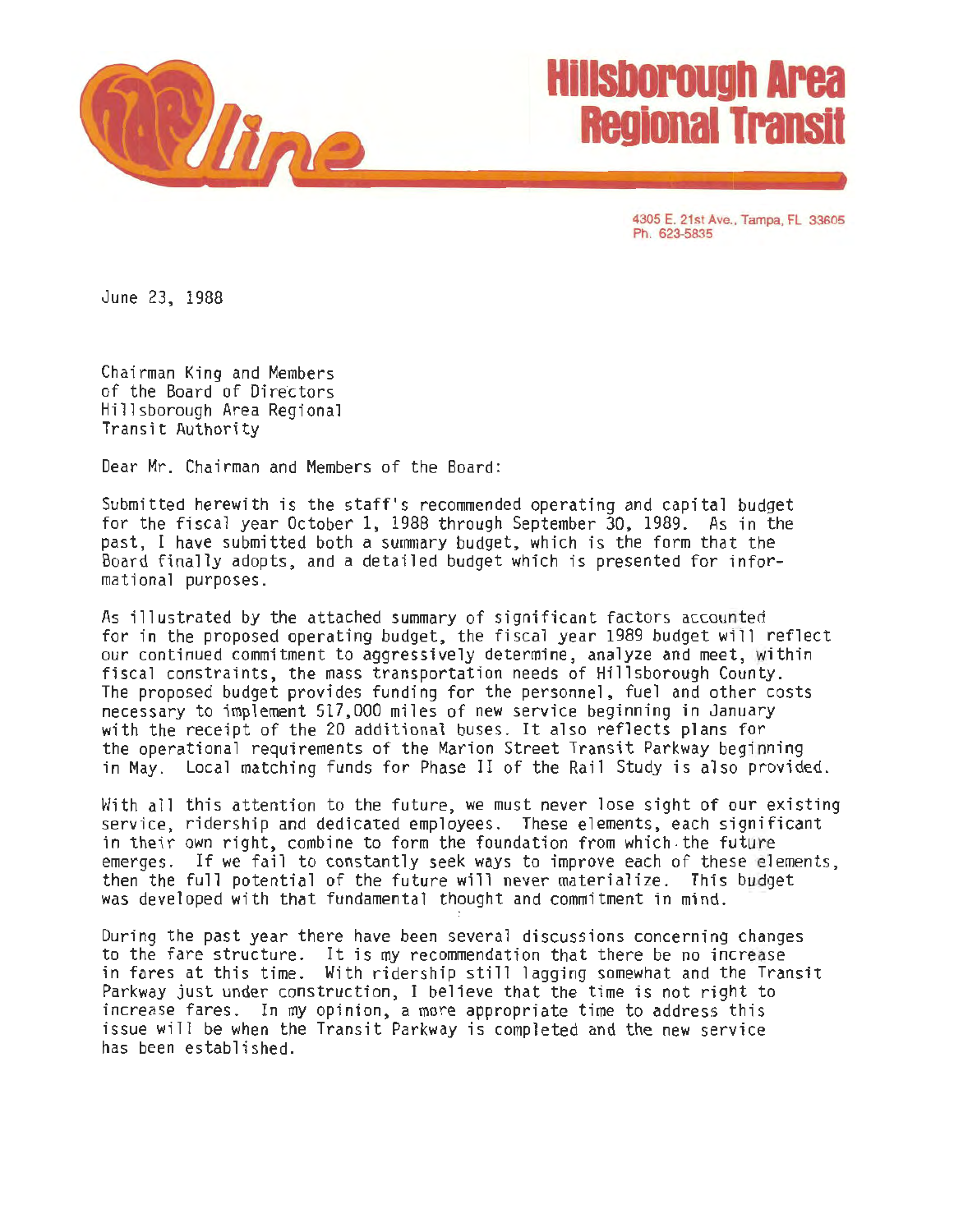Chairman King and Members of the Board June 23, 1988 Page 2

The proposed capital budget includes funding for the following projects.

- \$660,000 required for the purchase of the final five of the twenty buses.
- \$1,500,000 added for the construction of the new maintenance facility. This provides a total of \$3,000,000 for the construction phase of this project.
- \$4,259,630 for the fiscal year 1989 Program of Projects. Included in the program is the purchase of 15 additional buses and related equipment; the replacement of the existing windows in 40-1982 model buses; additions to our computer system; office, communications, maintenance and driver training equipment.

This budget has been prepared departmentally reflecting the recently implemented reorganization of my staff. While acknowledging that this makes line item comparisons for this year versus last difficult at the detailed<br>level, I believe that it is worthwhile in the long term. My senior staff is fully prepared to discuss their budgets in detail and answer any questions you may have. I stand ready to meet with the Board's Budget Committee or the entire Board in a workshop session to discuss this recommended budget in detail.

Respectfully submitted. Ali fayen.

Clifford P. Hayden, Jr. Chief Executive Officer

CPH/NJM/hu·

Attachments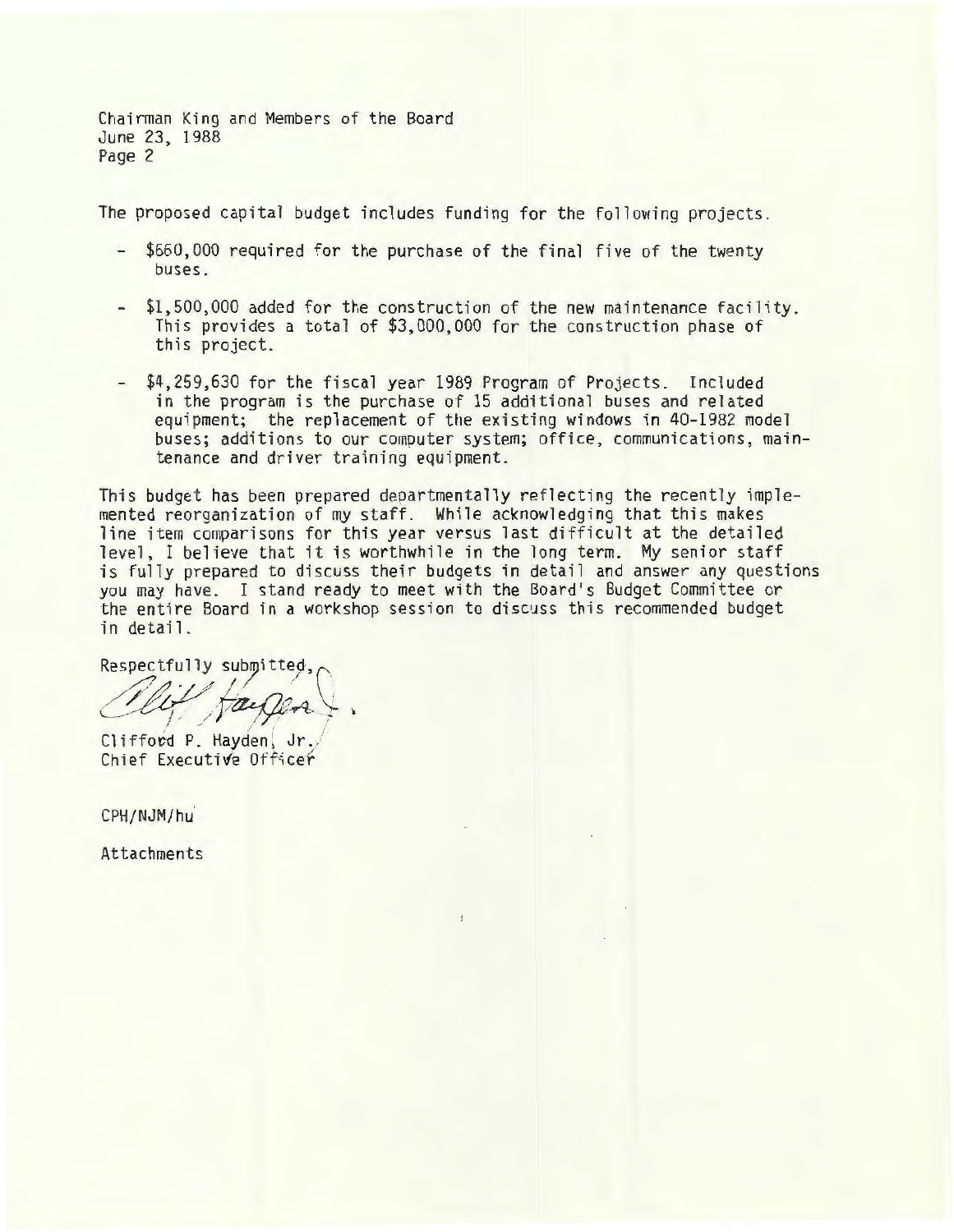PROPOSED

FISCAL YEAR 1989

OPERATING AND CAPITAL BUDGET

June 23, 1988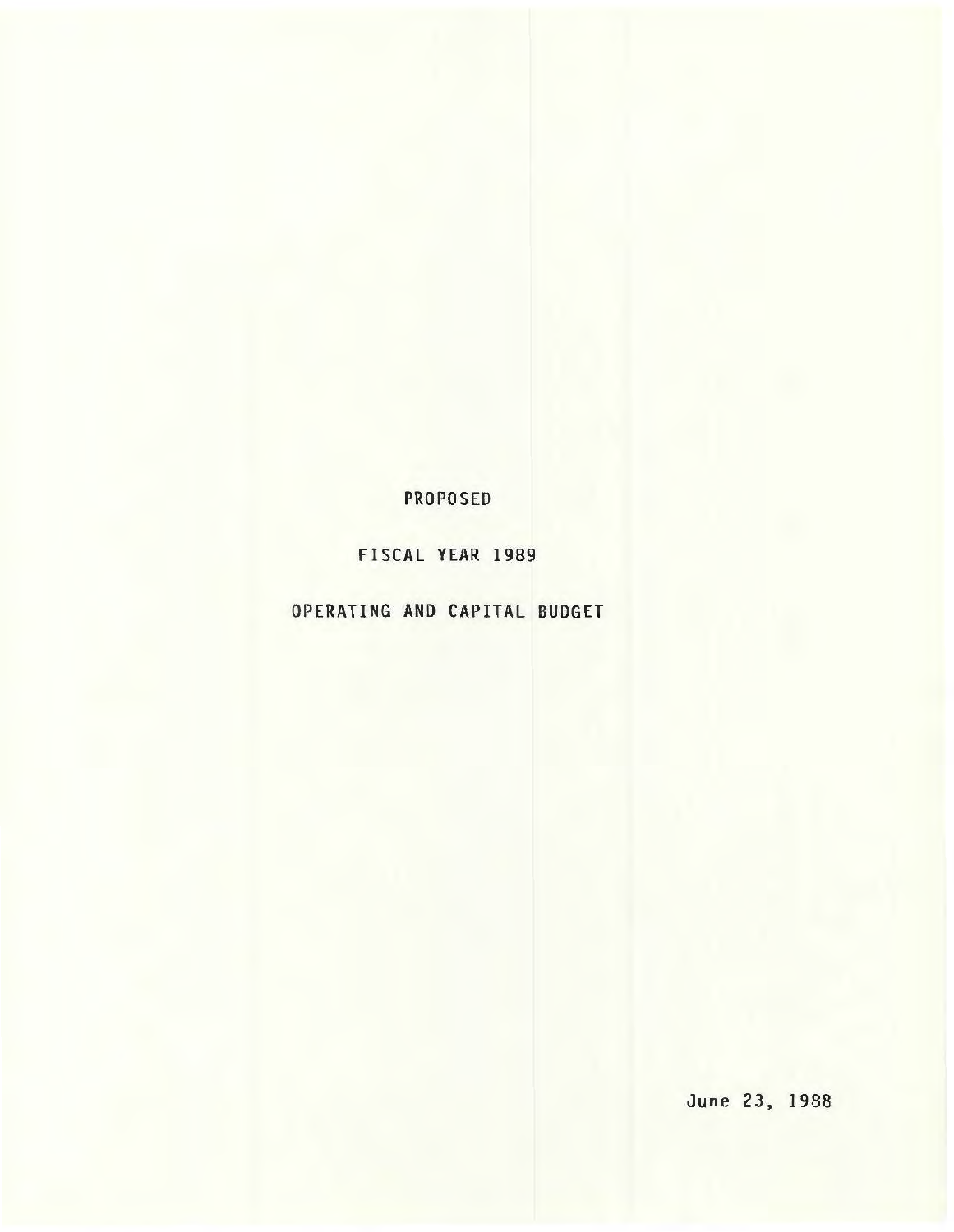June 23, 1988

Chairman King and Members of the Board of Directors Hillsborough Area Regional Transit Authority

Dear Mr. Chairman and Members of the Board:

Submitted herewith is the staff's recommended operating and capital budget for the fiscal year October 1, 1988 through September 30, 1989. As in the past, I have submi tted both a summary budget, which is the form that the Board finally adopts, and a detailed budget which is presented for informational purposes.

As illustrated by the attached summary of significant factors accounted for in the proposed operating budget, the fiscal year 1989 budget will reflect our continued commitment to aggressively determine, analyze and meet, within fiscal constraints, the mass transportation needs of Hillsborough County. The proposed budget provides funding for the personnel, fuel and other costs necessary to implement 517,000 miles of new service beginning in January with the receipt of the 20 additional buses. It also reflects plans for the operational requirements of the Marion Street Transit Parkway beginning in May. Local matching funds for Phase II of the Rail Study is also provided.

With all this attention to the future, we must never lose sight of our existing service, ridership and dedicated employees. These elements, each significant in their own right, combine to form the foundation from which the future emerges. If we fail to constantly seek ways to improve each of these elements, then the full potential of the future will never materialize. This budget was developed with that fundamental thought and commitment in mind.

During the past year there have been several discussions concerning changes to the fare structure. It is my recommendation that there be no increase in fares at this time. With ridership still lagging somewhat and the Transit Parkway just under construction, I believe that the time is not right to increase fares. In my opinion, a more appropriate time to address this issue will be when the Transit Parkway is completed and the new service has been established.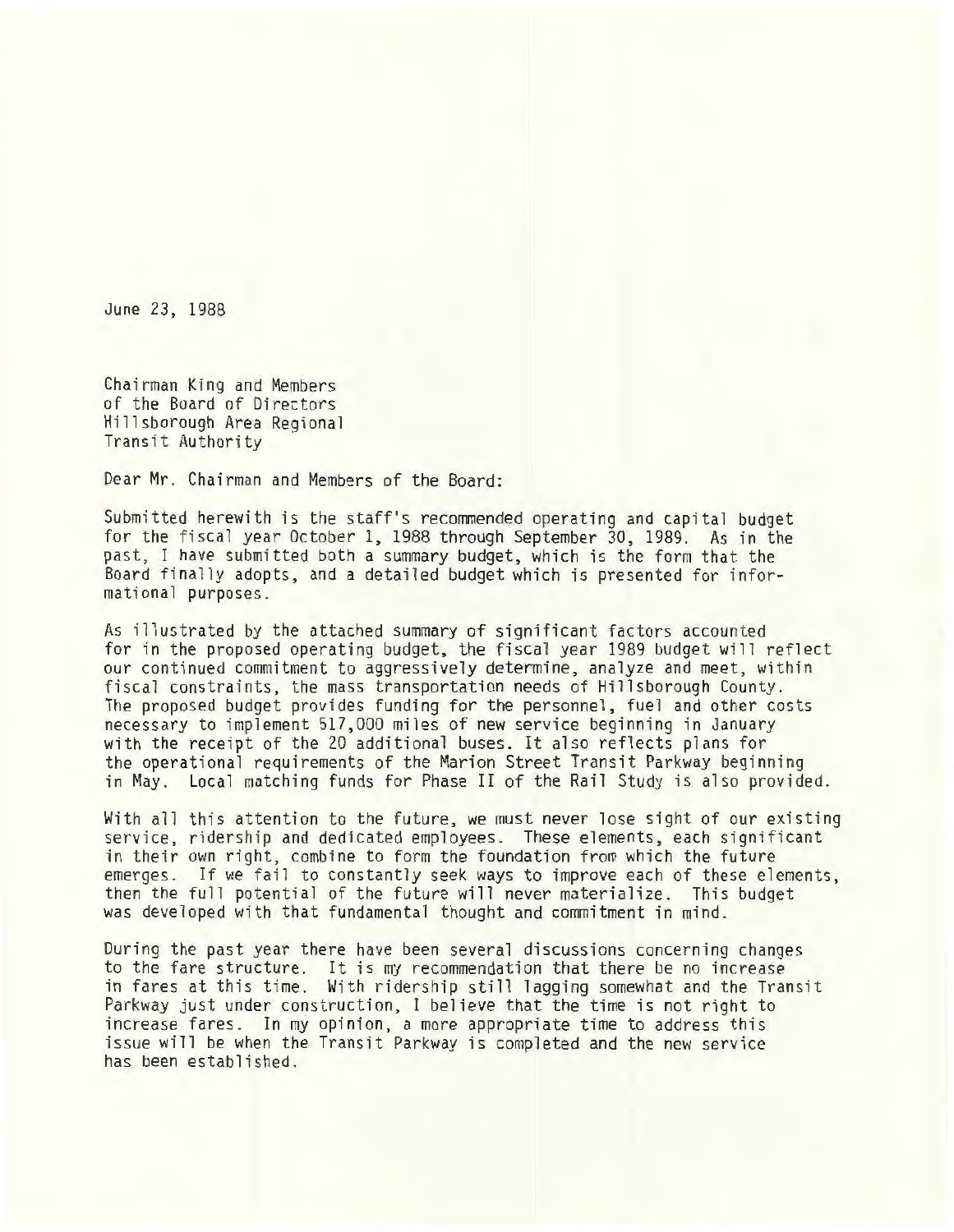Chairman King and Members of the Board June 23, 1988 Page 2

The proposed capital budget includes funding for the following projects.

- \$660,000 required for the purchase of the final five of the twenty buses.
- \$1,500,000 added for the construction of the new maintenance facility. This provides a total of \$3,000,000 for the construction phase of this project.
- \$4,259,630 for the fiscal year 1989 Program of Projects. Included in the program is the purchase of 15 additional buses and related equipment; the replacement of the existing windows in 40-1982 model buses; additions to our computer system; office, communications, maintenance and driver training equipment.

This budget has been prepared departmentally reflecting the recently implemented reorganization of my staff. While acknowledging that this makes line item comparisons for this year versus last difficult at the detailed level, I believe that it is worthwhile in the long term. My senior staff is fully prepared to discuss their budgets in detail and answer any questions you may have. I stand ready to meet with the Board's Budget Committee or the entire Board in a workshop session to discuss this recommended budget in detail.

Respectfully submitted,

 $\sim$ 

Clifford P. Hayden, Jr. Chief Executive Officer

CPH/NJM/hu

Attachments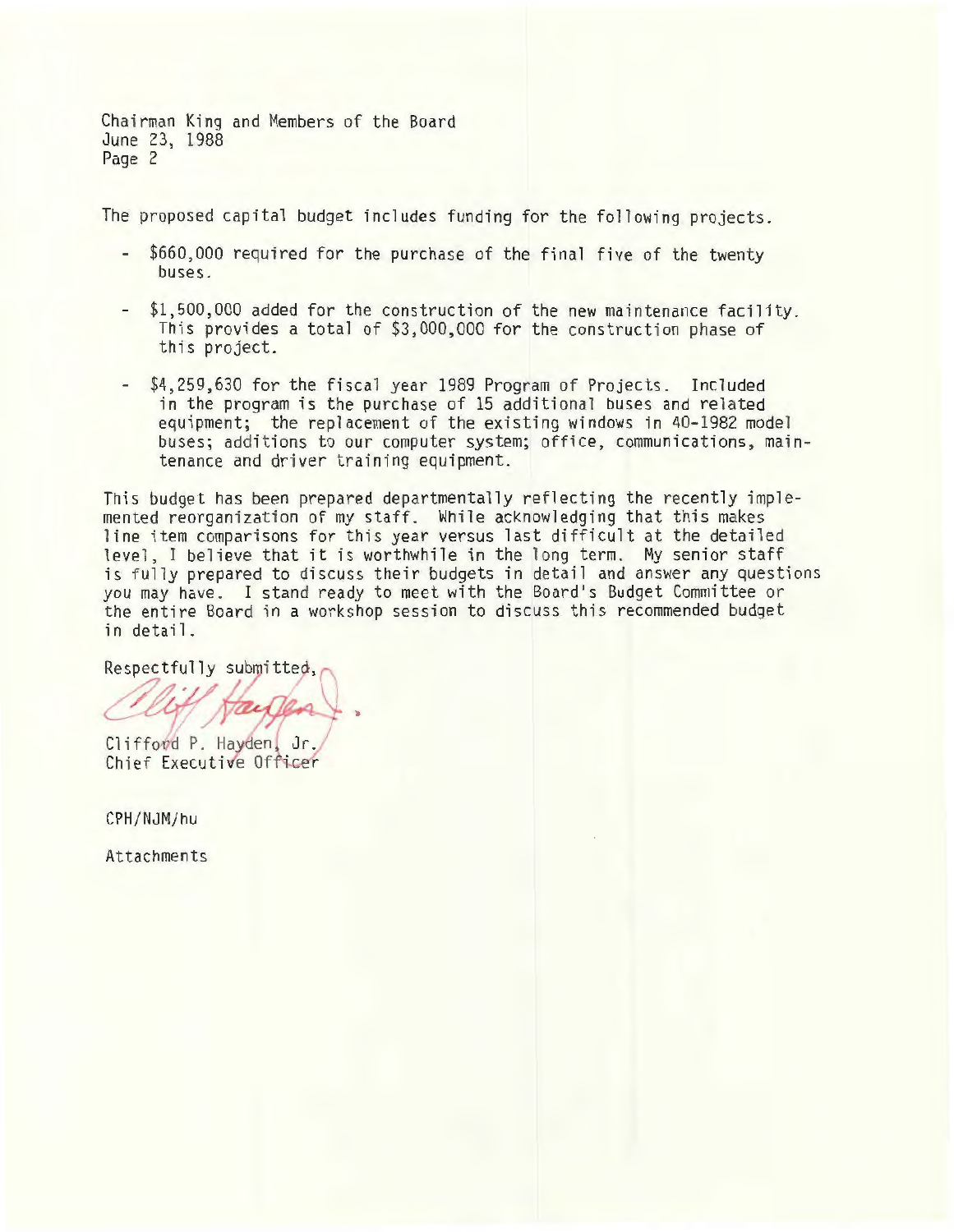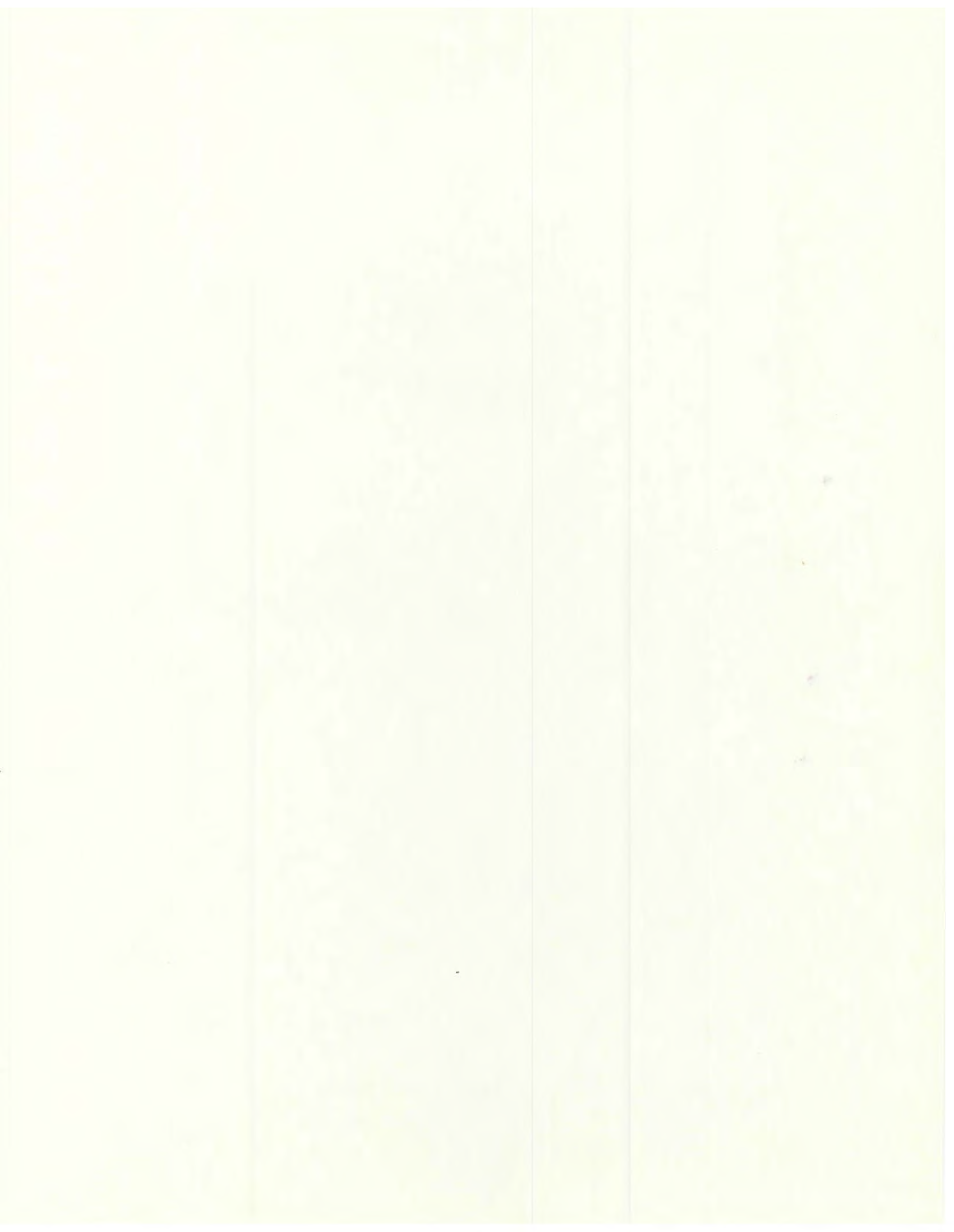#### **HILLSBOROUGH AREA REGIONAL TRANSIT AUTHORITY Fiscal Year 1989 Budget Summary of Significant Features**

- \* 517,000 miles of new service beginning January, 1989
- \* The operation and maintenance of the Transit Parkway beginning May, 1989
- \* \$400,000 of funding for Phase II of the Rail Study which will be split 50/50 with FOOT
- \* The availability for the first time of general State operating assistance in the amount of \$543,000
- \* An expected increase of 3% in the passenger fares on existing service
- \* No increase in the existing fare structure
- \* An estimated 8.2% increase in Ad Valorem tax revenue based on projections furnished by the Property Appraiser. Based on a .5mil levy this produces a total of \$9,903,500 distributed as follows:

| Operations | \$9,261,535 |
|------------|-------------|
| Capital    | \$641,965   |
|            | \$9,903,500 |
|            |             |

- \* The addition of 34 positions staged over the year. All of these new positions are required for the implementation of the new service and the operation of the Transit Parkway.
- \* Anticipated increases in rates for group health insurance and State pension of 15% and 7.5% respectively
- \* The budgeted price per gallon of diesel fuel is \$.55. Our current price per gallon is \$.52 and average price for the last quarter was \$.53.
- \* The bargaining unit wages were computed using the contracted wage scales. The non-bargaining unit wages and salaries were computed with an average performance and merit adjustment of 5% effective on their anniversary date. There is no provision made at this time for any adjustment that may be recommended by our pay plan consultant, Cody and Associates. The consultant's report is due by mid-July.
- \* The transfer to the Worker's Compensation Self-Insured Fund has been reduced to \$60,000, the amount expected to be paid of the fund out in fiscal year 1988.
- \* The transfer to the Self-Insured Fund for general liability and property damage was reduced by \$75,000 to \$500,000.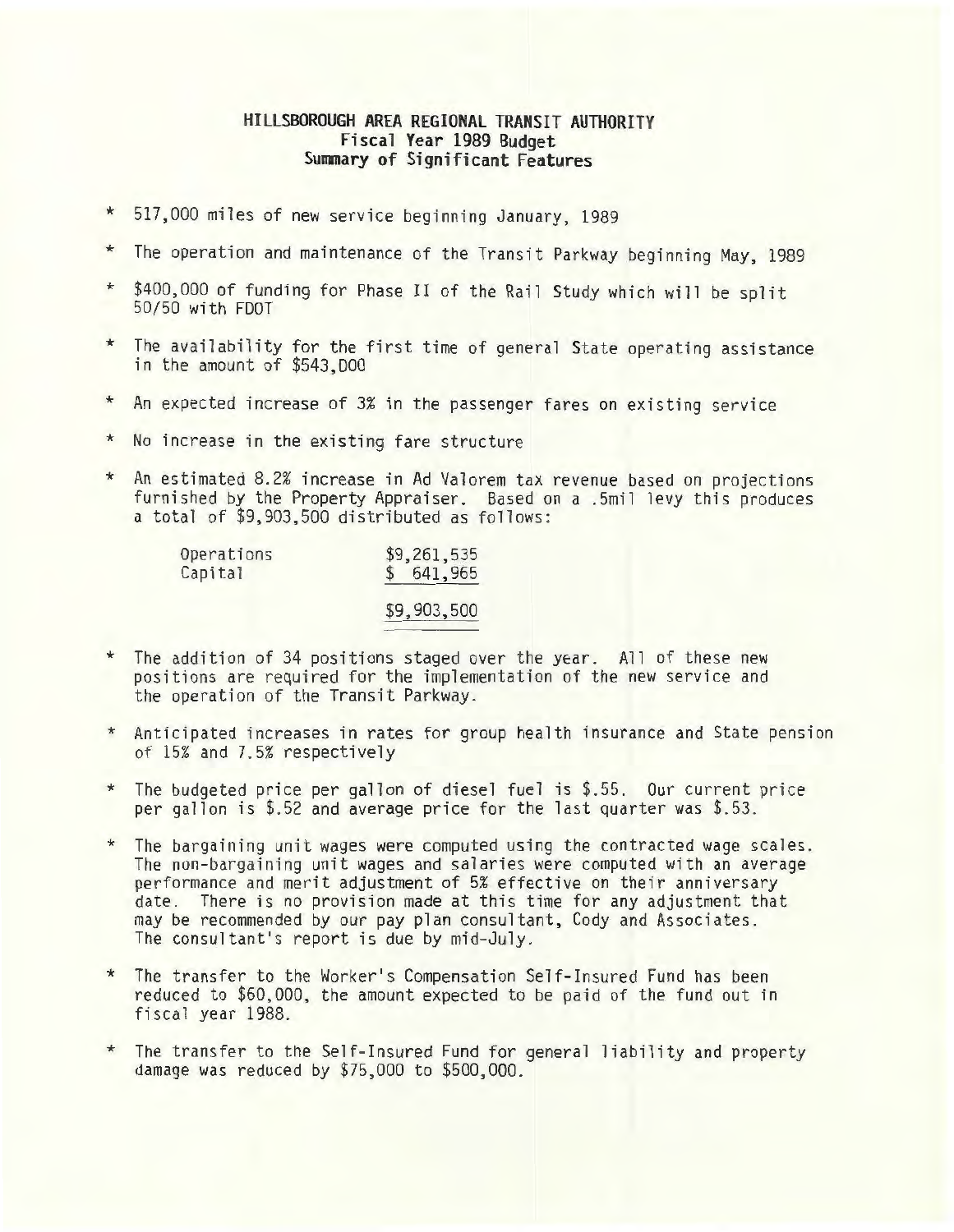#### **HILLSBOROUGH AREA REGIONAL TRANSIT AUTHORITY**

#### **NEW POSITIONS INCLUDED IN PROPOSED BUDGET**

Related to 20 Buses

2 - Data Clerk 1 - Information Clerk/Typist 13 - Bus Operator 1 - Mechanic "A" 2 - Mechanic "B" 2 - Service Atten dant 2 - Bus Cleaners

Related to Transitway

5 - Terminal Agents 2 - Informa tion Clerk 1 - Information Clerk - Part Time 1 - Building & Grounds Technician "A" 2 - Custodian

34 Total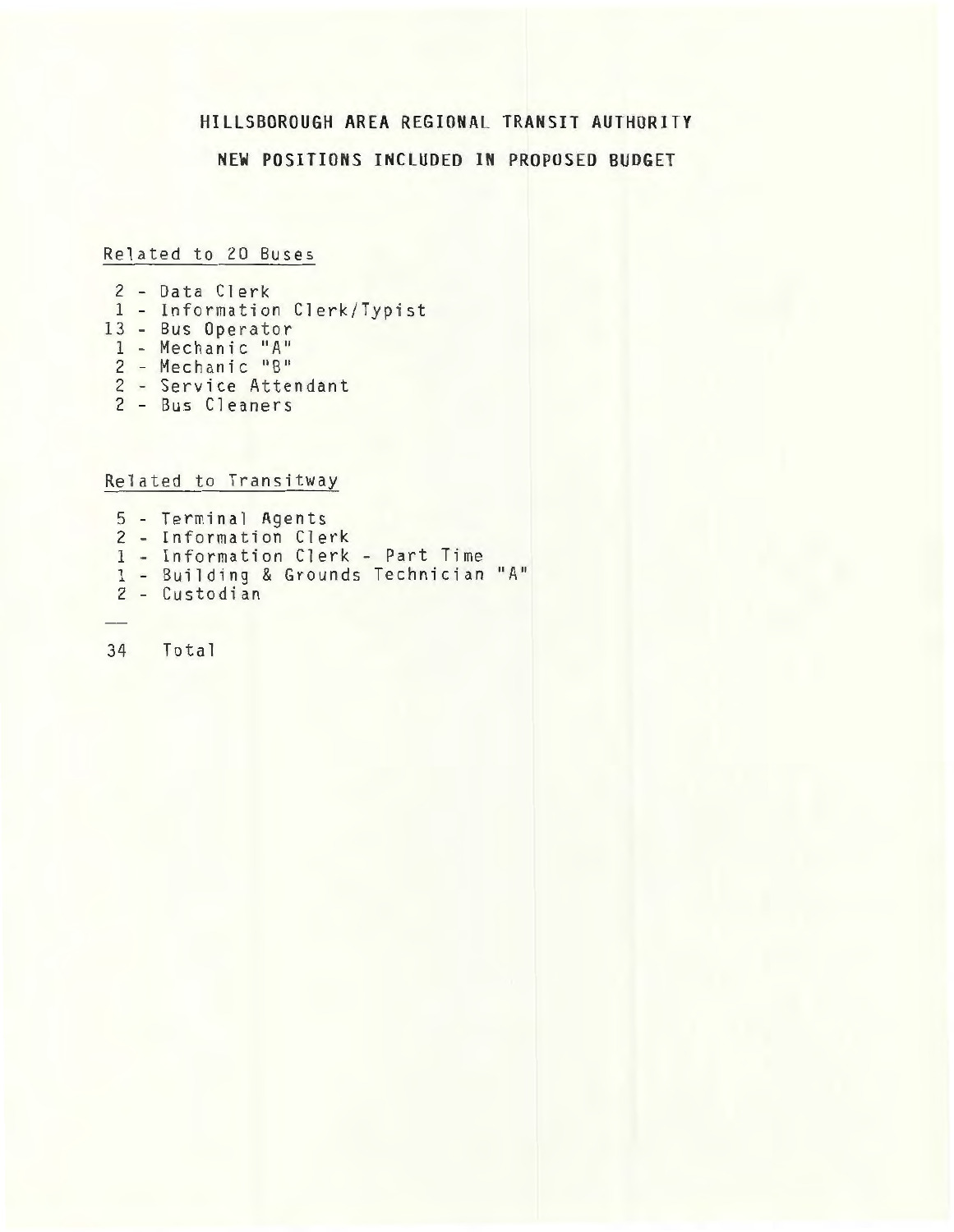# **HILLSBOROUGH AREA REGIONAL TRANSIT AUTHORITY**

# **BUDGET ADOPTION TIME TABLE**

| June 23        | Proposed FY89 Operating and Capital Budget<br>submitted to Board.                                                                                                                                                                                                                                         |
|----------------|-----------------------------------------------------------------------------------------------------------------------------------------------------------------------------------------------------------------------------------------------------------------------------------------------------------|
| July-August    | Budget workshops held with full Board or<br>Budget Committee.                                                                                                                                                                                                                                             |
| July 1         | Tax roll certified by Property Appraiser.                                                                                                                                                                                                                                                                 |
| Late July      | Within thirty (30) days of certification<br>of tax roll, HART advises Property Appraiser<br>of proposed millage rate, the rolled back<br>millage rate and date, time and place of<br>a public hearing to consider proposed millage<br>rate and tentative budget.                                          |
| Mid-September  | Within seventy-five (75) days, but not earlier<br>than sixty (60) days of certification of<br>the tax roll, a public hearing must be held<br>on the proposed budget and millage rate.                                                                                                                     |
| Late September | Within fifteen (15) days after the first<br>public hearing, HART must advertise its<br>intent to finally adopt the millage rate<br>and budget.                                                                                                                                                            |
| Late September | A public hearing must be held within three<br>(3) days after the day the advertisement<br>is first published. This public hearing<br>must be held after 5:00PM. At the comple-<br>tion of this public hearing, the Board must<br>adopt a final budget and adopt a resolution<br>setting the millage rate. |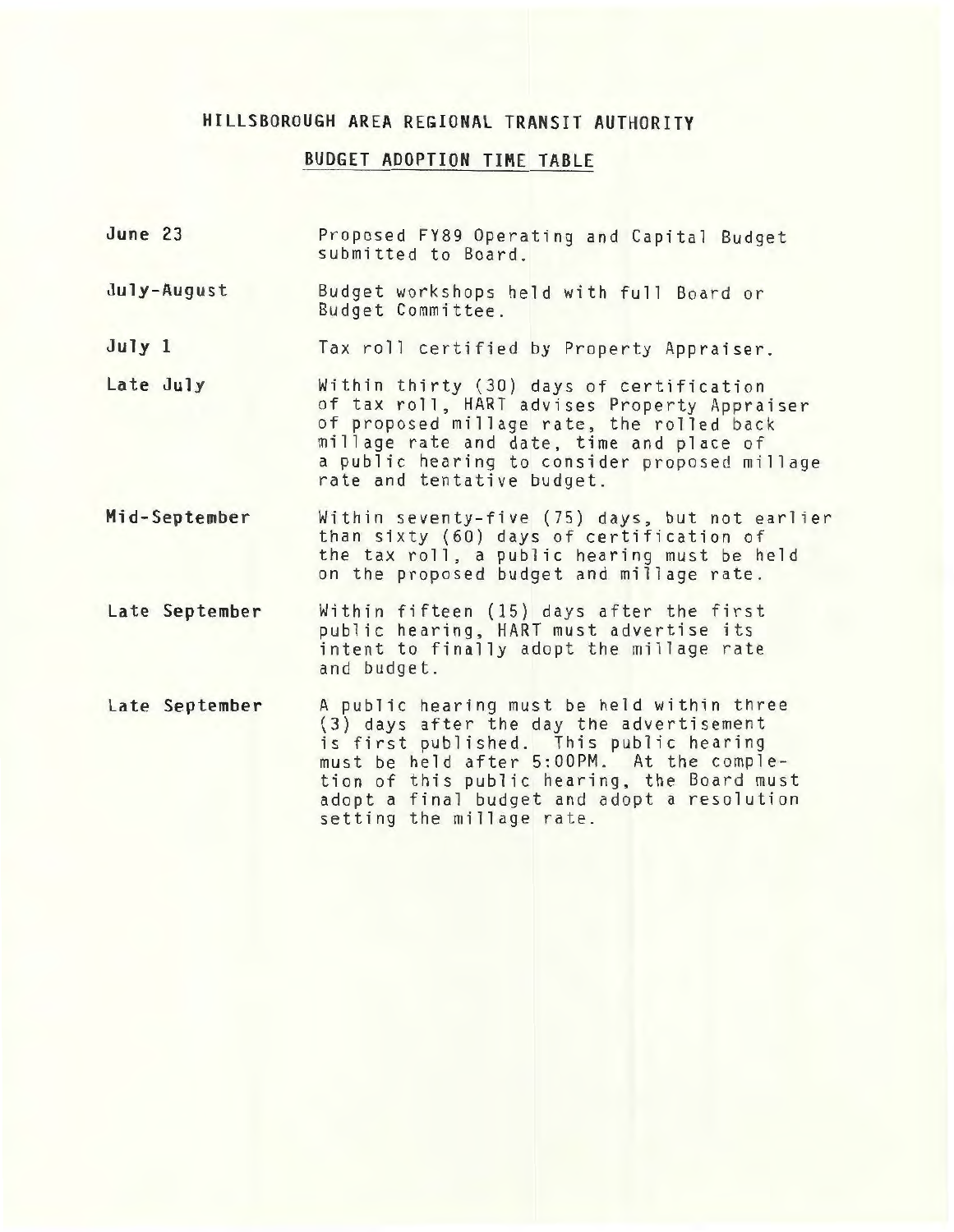HILLSBOROUGH AREA REGIONAL TRANSIT AUTHORITY SUMMARY OPERATING AND CAPITAL BUDGET OCTOBER 1, 1988 THROUGH SEPTEMBER 30, 1989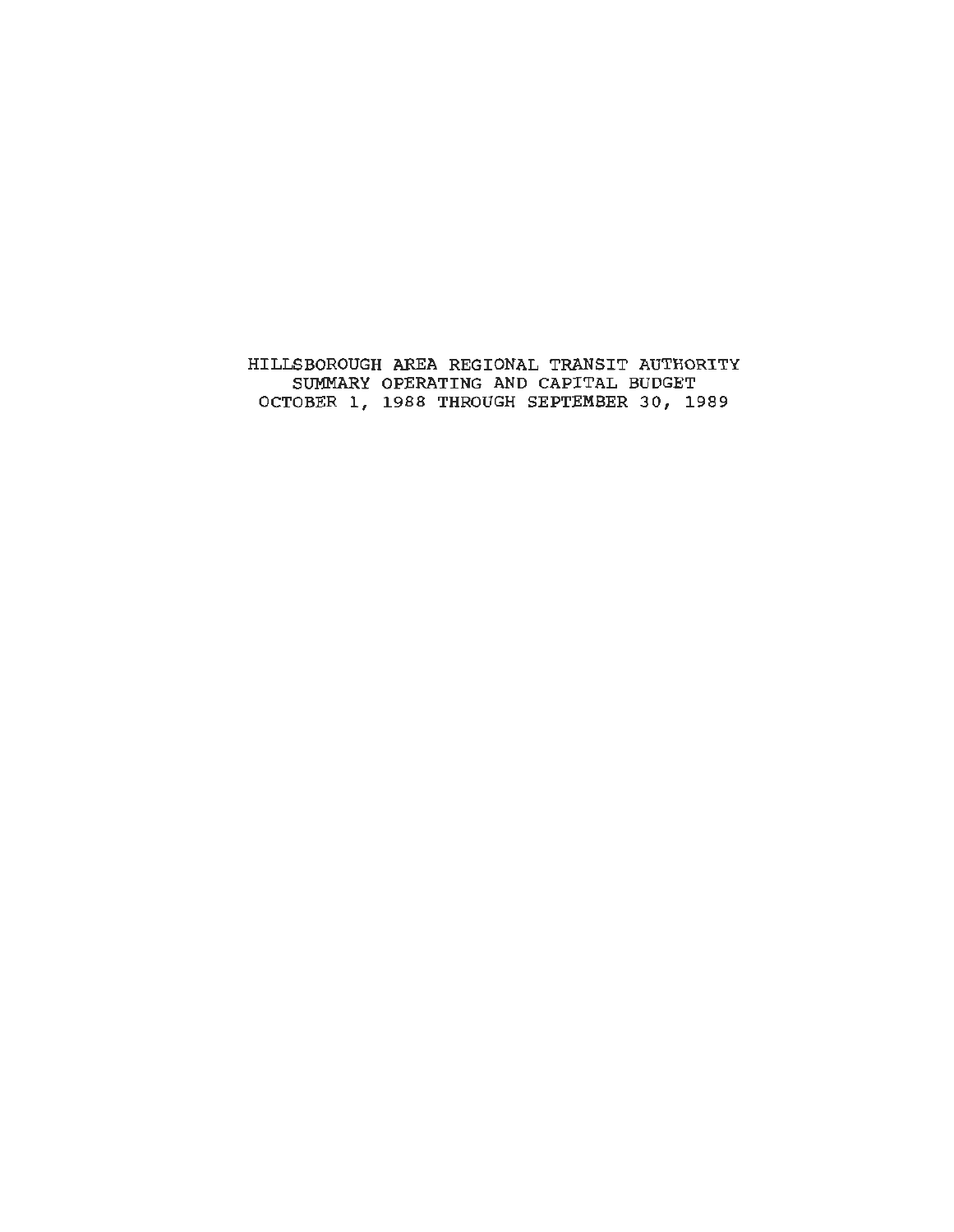#### HILLSBOROUGH AREA REGIONAL TRANSIT AUTHORITY SUMMARY OPERATING ANO CAPITAL BUDGET OCTOBER 1, 1988 THROUGH SEPTEMBER 30, 1989

|                                         |                                | <b>FY88</b>                          | <b>FY88</b>                   | <b>FY89</b>                   |
|-----------------------------------------|--------------------------------|--------------------------------------|-------------------------------|-------------------------------|
|                                         | <b>FY87</b>                    | <b>ADOPTED</b>                       | <b>PROJECTED</b>              | <b>PROPOSED</b>               |
|                                         | <b>ACTUAL</b>                  | <b>BUDGET</b>                        | YEAR END                      | <b>BUDGET</b>                 |
| OPERATING BUDGET                        | .                              | <u>.</u>                             | ------------                  |                               |
|                                         |                                |                                      |                               |                               |
|                                         |                                |                                      |                               |                               |
| Anticipated Revenues:                   |                                |                                      |                               |                               |
| Passenger Fares                         | \$3,693,367                    | \$3,904,000                          | \$3,750,000                   | \$4,125,500                   |
| Charter Revenues                        | \$125,940                      | \$60,000                             | \$60,000                      | \$60,000                      |
| Other System Revenue                    | \$254,632                      | \$225,000                            | \$310,000                     | \$297,000                     |
|                                         | .                              | -------------                        | -------------                 | ------- <b>-----</b> -        |
| Sub-Total System Revenue                | \$4,073,939                    | \$4,189,000                          | \$4,120,000                   | \$4,482,500                   |
|                                         |                                | -------------                        | -------------                 |                               |
| Ad Valorem Tax Revenue                  | \$7,317,781                    | \$7,919,765                          | \$7,960,000                   | \$9,261,535                   |
| Current Use of Fund Balance             | \$72,000                       | \$400,000                            | \$411,000                     | \$0                           |
| UMTA Operating Revenue                  | \$2,296,345                    | \$2,362,400                          | \$1,978,219                   | \$2,007,125                   |
| State Operating Revenue                 | \$836,088                      | \$1,042,500                          | \$965,000                     | \$1,819,200                   |
| Sub-Total System Subsidy                | -------------<br>\$10,522,214  | <b>---</b> ---------<br>\$11,724,665 | <br>\$11,314,219              | -------------<br>\$13,087,860 |
|                                         | <b></b>                        | -------------                        |                               | ---------- <i>--</i> -        |
| TOTAL OPERATING REVENUE                 | \$14,596,153<br>-------------- | \$15,913,665<br>-------------        | \$15,434,219<br>------------- | \$17,570,360                  |
| Appropriations:                         |                                |                                      |                               |                               |
| Salaries and Fringes                    | \$9,613,912                    | \$10,785,285                         | \$10,675,906                  | \$12,342,178                  |
| Fuel and Dil                            | \$1,094,117                    | \$1,335,555                          | \$1,207,000                   | \$1,278,405                   |
| Outside Services                        | \$299,225                      | \$314,280                            | \$272,820                     | \$387,166                     |
| Parts and Supplies                      | \$1,111,420                    | \$1,031,000                          | \$1,041,400                   | \$1,071,033                   |
| Insurance Premiums                      | \$83,058                       | \$85,000                             | \$72,000                      | \$82,500                      |
| Transfer to Self-Insurance Fund         | \$573,275                      | \$575,000                            | \$575,000                     | \$500,000                     |
| Transfer to Workers' Compensation Fund  | \$298,964                      | \$368,320                            | \$368,320                     | \$60,000                      |
| Tax Collector & Property Appraiser Fees | \$213,004                      | \$229,840                            | \$240,000                     | \$239,148                     |
| Utilities                               | \$170,708                      | \$162,500                            | \$190,000                     | \$217,690                     |
| Planning Studies                        | \$14,299                       | \$150,000                            | 04                            | \$400,000                     |
| Marketing & Promotion                   | \$231,458                      | \$324,700                            | \$324,700                     | \$325,000                     |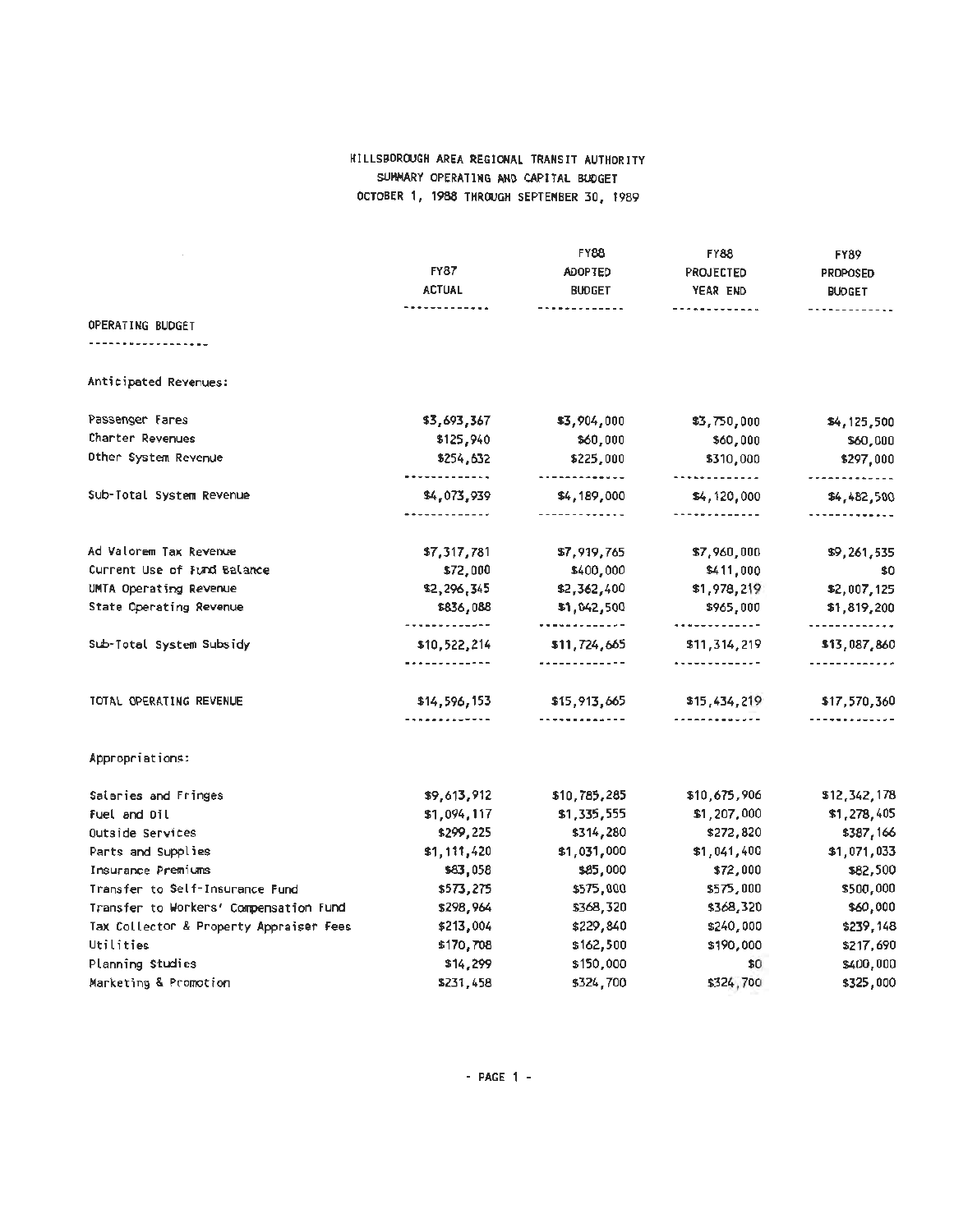|                                    | <b>FY87</b><br><b>ACTUAL</b> | <b>FY88</b><br><b>ADOPTED</b>                                  | <b>FY88</b>                         | <b>FY89</b><br><b>PROPOSED</b><br><b>BUDGET</b> |
|------------------------------------|------------------------------|----------------------------------------------------------------|-------------------------------------|-------------------------------------------------|
|                                    |                              |                                                                | <b>PROJECTED</b>                    |                                                 |
|                                    |                              | <b>BUDGET</b>                                                  | YEAR END                            |                                                 |
|                                    |                              |                                                                |                                     |                                                 |
| Legal                              | \$146,419                    | \$100,000                                                      | \$72,000                            | \$90,000                                        |
| Other Operating Expenses           | \$300,420                    | \$308,185                                                      | \$346,900                           | \$417,240                                       |
| 13 (C) Back Pension Payment        | \$87,900<br>.                | \$144,000<br>-------------                                     | \$146,000<br>------- <b>--</b> ---- | \$160,000<br>. <b>. <i>. .</i></b>              |
|                                    |                              |                                                                |                                     |                                                 |
| TOTAL OPERATING APPROPRIATIONS     | \$14,238,179<br>. <b>.</b> . | \$15,913,665<br>.                                              | \$15,532,046<br>--------------      | \$17,570,360<br>----- <b>--</b> ----            |
| CAPITAL BUDGET                     |                              |                                                                |                                     |                                                 |
|                                    |                              |                                                                |                                     |                                                 |
| Revenues:                          |                              |                                                                |                                     |                                                 |
| UMTA                               |                              | \$6,232,720                                                    | \$6,232,720                         | \$9,145,955                                     |
| <b>FDOT</b>                        |                              | \$888,120                                                      | \$888,120                           | \$1,310,335                                     |
| HART - Ad Valorem Taxes            |                              | \$888,120                                                      | \$888,120                           | \$641,965                                       |
| City of Tampa                      |                              | \$0                                                            | \$0                                 | \$668,375                                       |
|                                    |                              |                                                                | -------------                       |                                                 |
| TOTAL CAPITAL REVENUE              | N/A                          | \$8,008,960                                                    | \$8,008,960<br>-------------        | \$11,766,630                                    |
| Expenditures:                      |                              |                                                                |                                     |                                                 |
| Downtown Terminals & Transitway    |                              | \$3,488,960                                                    | \$3,488,960                         | \$5,347,000                                     |
| 20 Buses & Related Equipment       |                              | \$3,020,000                                                    | \$3,020,000                         | \$660,000                                       |
| Maintenance Facility Expansion     |                              | \$1,500,000                                                    | \$1,500,000                         | \$1,500,000                                     |
| 15 Buses and Other Equipment       |                              | \$0                                                            | \$0                                 | \$4,259,630                                     |
|                                    |                              | <u>-------------</u>                                           | ------ <i>------</i> -              |                                                 |
| TOTAL CAPITAL APPROPRIATIONS       | N/A                          | \$8,008,960<br>-- <i>------</i> -----                          | \$8,008,960<br>-------------        | \$11,766,630                                    |
| <b>BUDGETED RESERVES</b>           |                              |                                                                |                                     |                                                 |
|                                    |                              |                                                                |                                     |                                                 |
| Ad Valorem Tax Revenue             | \$56,000                     | \$345,000                                                      | \$192,861                           | \$0                                             |
|                                    |                              | -------------                                                  |                                     |                                                 |
| Transfer to Contingency Reserve    | \$56,000                     | \$345,000                                                      | \$192,861                           | \$0                                             |
|                                    | -------------                | -------------                                                  |                                     |                                                 |
| TOTAL OPERATING AND CAPITAL BUDGET |                              | \$24,267,625                                                   | \$23,636,040                        | \$29,336,990                                    |
|                                    |                              | $\texttt{---}\texttt{---}\texttt{---}\texttt{---}\texttt{---}$ | =============                       | =============                                   |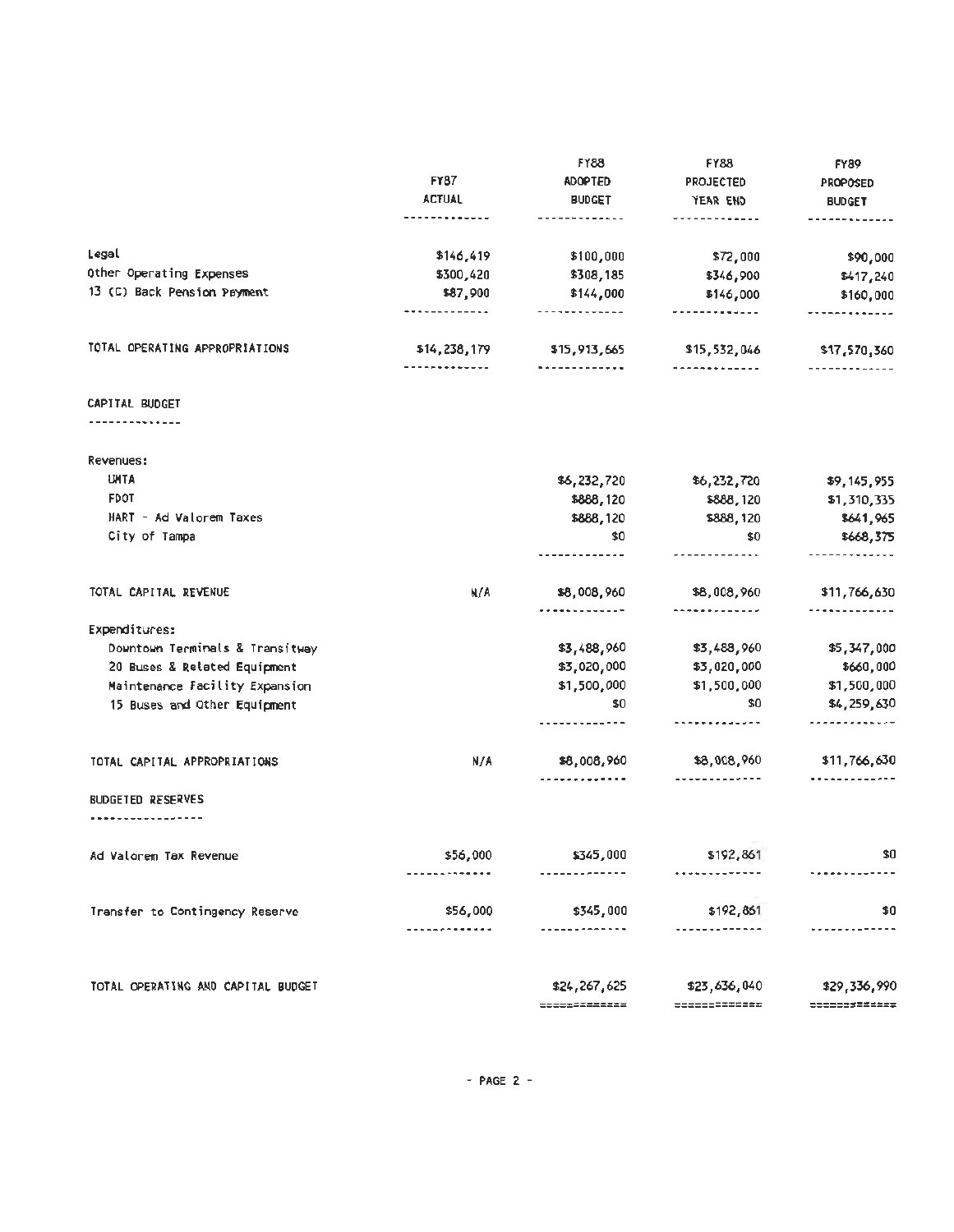HILLSBOROUGH AREA REGIONAL TRANSIT AUTHORITY DETAILED OPERATING AND CAPITAL BUDGET OCTOBER 1, 1988 THROUGH SEPTEMBER 30, 1989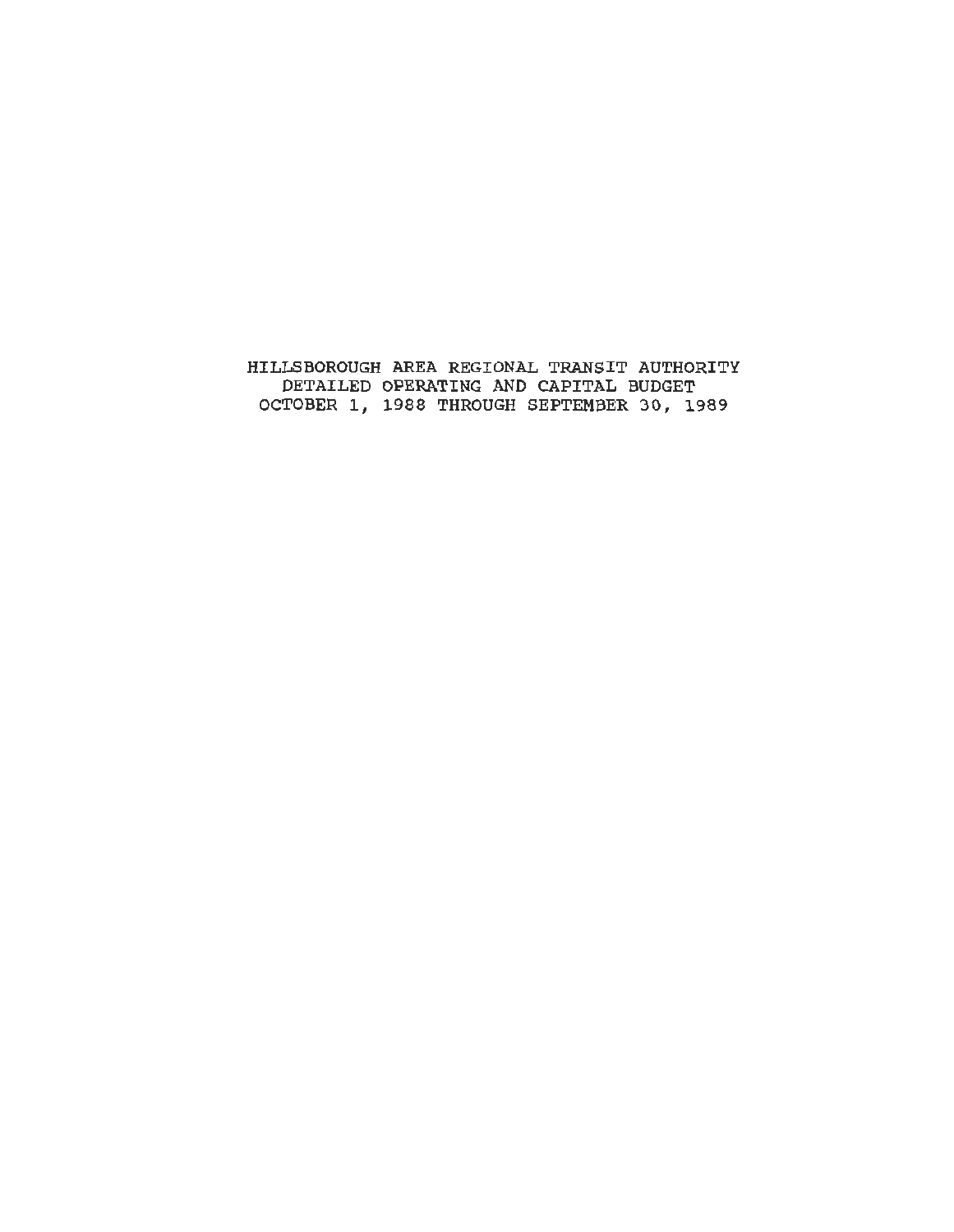#### HILLSBORClJGH AREA REGIONAL TRANSIT AUTHORITY DETAILED OPERATING AND CAPITAL BUDGET OCTOBER 1, 1988 THROUGH SEPTEMBER 30, 1989

|                                               | <b>FY87</b>             | <b>FY88</b>                                      | <b>FY88</b><br><b>PROJECTED</b><br>YEAR END | <b>FY89</b><br><b>PROPOSED</b><br><b>BUDGET</b> |
|-----------------------------------------------|-------------------------|--------------------------------------------------|---------------------------------------------|-------------------------------------------------|
|                                               |                         | <b>ADOPTED</b><br><b>ACTUAL</b><br><b>BUDGET</b> |                                             |                                                 |
|                                               |                         |                                                  |                                             |                                                 |
| OPERATING REVENUES:                           | ------------            | -----------                                      | ------------                                |                                                 |
| . <b>.</b>                                    |                         |                                                  |                                             |                                                 |
|                                               |                         |                                                  |                                             |                                                 |
| Passenger Fares:<br>----------- <i>----</i> - |                         |                                                  |                                             |                                                 |
|                                               |                         |                                                  |                                             |                                                 |
| <b>Full Fares</b>                             | \$2,788,144             | \$2,975,000                                      | \$2,825,200                                 | \$3,111,500                                     |
| Transfers                                     | \$197,677               | \$220,000                                        | \$190,500                                   | \$209,500                                       |
| Elderly and Handicapped                       | \$203,663               | \$228,000                                        | \$238,800                                   | \$262,500                                       |
| Students                                      | \$70,228                | \$65,000                                         | \$50,000                                    | \$55,000                                        |
| <b>HARTSaver Passes</b>                       | \$401,885               | \$390,000                                        | \$387,500                                   | \$426,500                                       |
| Other Passes                                  | \$31,770<br>.           | \$26,000<br>                                     | \$58,000<br>-------------                   | \$60,500<br>--------- <i>-</i>                  |
| Total Passenger Fares                         | \$3,693,367             | \$3,904,000                                      | \$3,750,000                                 | \$4,125,500                                     |
|                                               | -------------           | -------------                                    | -------------                               |                                                 |
| Other System Generated Revenues:              |                         |                                                  |                                             |                                                 |
|                                               |                         |                                                  |                                             |                                                 |
| Charter Service                               | \$125,940               | \$60,000                                         | \$60,000                                    | \$60,000                                        |
| Investment Income                             | \$231,546               | \$210,000                                        | \$282,000                                   | \$270,000                                       |
| Miscellaneous Revenues                        | \$23,086                | \$15,000                                         | \$28,000                                    | \$27,000                                        |
|                                               | ----------              | -------------                                    | -------------                               | -------------                                   |
| Total Other Revenues                          | \$380,572<br>---------- | \$285,000<br>.                                   | \$370,000<br>-- <b>-----</b> ------         | \$357,000                                       |
| System Subsidy:                               |                         |                                                  |                                             |                                                 |
| ------------ <i>-</i>                         |                         |                                                  |                                             |                                                 |
| Ad Valorem Taxes                              | \$7,317,781             | \$7,919,765                                      | \$7,960,000                                 | \$9,261,535                                     |
| Current Use of Fund Balance                   | \$72,000                | \$400,000                                        | \$411,000                                   | \$0                                             |
| State Operating Assistance                    | \$836,088               | \$1,042,500                                      | \$965,000                                   | \$1,619,200                                     |
| State Planning Assistance                     | \$0                     | \$0                                              | 60                                          | \$200,000                                       |
| UMTA Operating Assistance                     | \$2,288,345             | \$2,234,400                                      | \$1,970,219                                 | \$1,970,000                                     |
| UMTA Planning Assistance                      | \$8,000                 | \$128,000                                        | \$8,000                                     | \$37,125                                        |
|                                               | -------------           | -------------                                    | -------------                               | -------------                                   |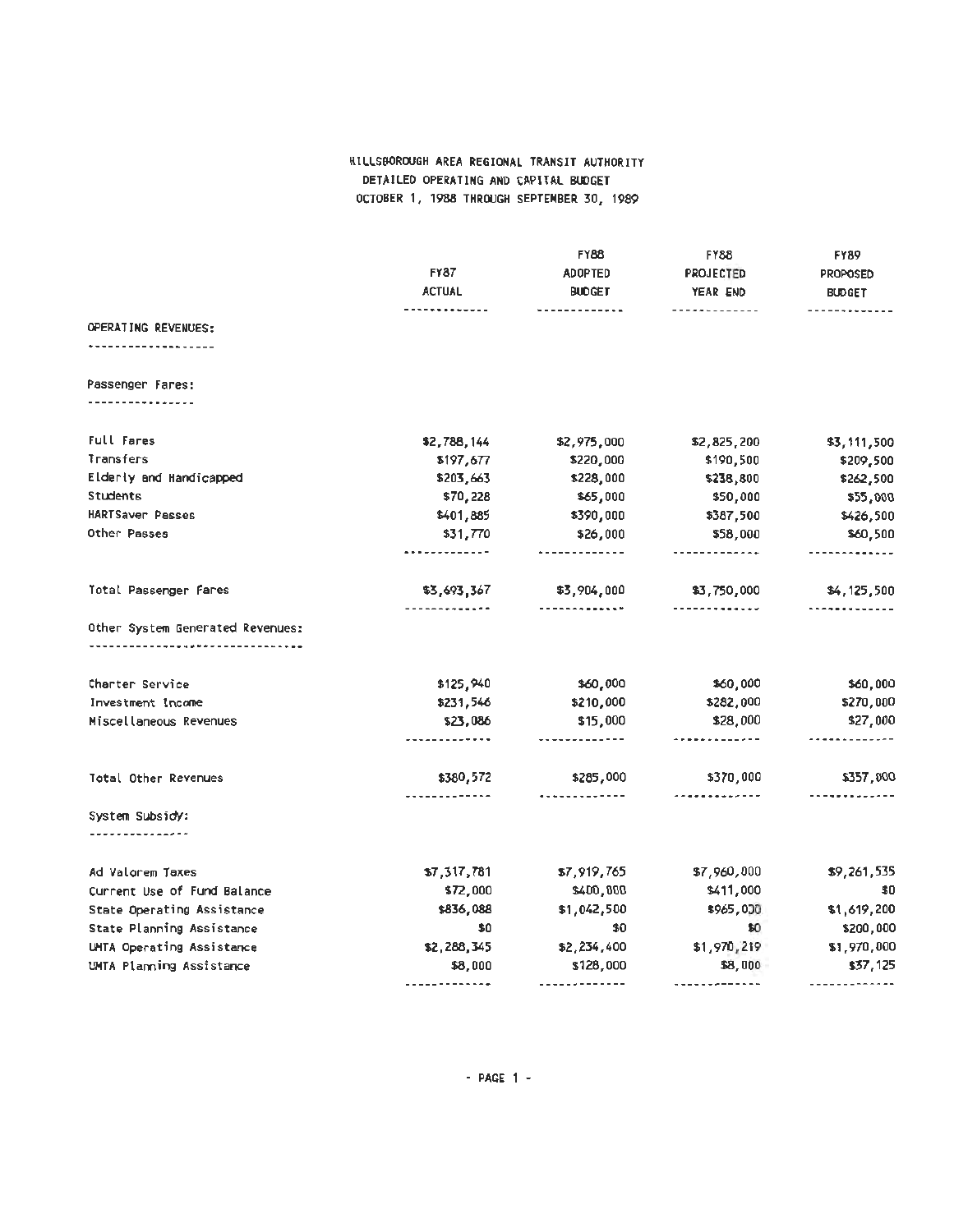|                                                            | <b>FY87</b>                         | <b>FY88</b><br>ADOPTED         | FY88<br>PROJECTED                      | <b>FY89</b><br><b>PROPOSED</b>         |
|------------------------------------------------------------|-------------------------------------|--------------------------------|----------------------------------------|----------------------------------------|
|                                                            |                                     |                                |                                        |                                        |
|                                                            | <b>ACTUAL</b><br>-------------      | <b>BUDGET</b><br>------------- | YEAR END<br>-------------              | <b>BUDGET</b><br>------------ <b>-</b> |
| Total System Subsidy                                       | \$10,522,214<br>-------------       | \$11,724,665<br>-------------  | \$11,314,219<br>----- <b>--</b> ------ | \$13,087,860<br>-------------          |
| TOTAL OPERATING REVENUES                                   | \$14,596,153<br>.                   | \$15,913,665<br>.              | \$15,434,219<br>-------------          | \$17,570,360<br>------ <b>--</b> ---   |
| CAPITAL REVENUES:<br>---------------                       |                                     |                                |                                        |                                        |
| <b>UMTA</b>                                                |                                     | \$6,232,720                    | \$6,232,720                            | \$9,145,955                            |
| <b>FDOT</b>                                                |                                     | \$888,120                      | \$888,120                              | \$1,310,335                            |
| HART - Ad Valorem Taxes<br>City of Tampa                   |                                     | \$888,120                      | \$888,120                              | \$641,965<br>\$668,375                 |
|                                                            | -------------                       |                                | ----------- <b>--</b>                  |                                        |
| TOTAL CAPITAL REVENUES:                                    | \$0<br><b>.</b>                     | \$8,008,960<br>-------------   | \$8,008,960<br><i></i>                 | \$11,766,630<br>----------             |
| AD VALOREM RESERVES:<br>--------------- <b>--</b>          |                                     |                                |                                        |                                        |
| Contingency Reserve                                        | \$56,000<br>-------------           | \$345,000<br><u></u>           | \$192,851<br>--------------            | \$0                                    |
| Total Reserves                                             | \$56,000<br>                        | \$345,000<br>-------------     | \$192,851<br>-------------             | \$0                                    |
| TOTAL ANTICIPATED REVENUES                                 | \$14,652,153<br><b>************</b> | \$24,267,625                   | \$23,636,040<br><b>BREEZESSEEDED</b>   | \$29,336,990<br>==============         |
| OPERATING EXPENDITURES:<br>------------------- <b>--</b> - |                                     |                                |                                        |                                        |
| Operations Division                                        |                                     |                                |                                        |                                        |
| Operations Admirmistration                                 |                                     |                                |                                        |                                        |
| Salaries                                                   | \$384,343                           | \$409,422                      | \$436,257                              | \$519,081                              |
| Overtime                                                   | \$15,404                            | \$3,333                        | \$12,981<br>-------------              | \$13,333                               |
| Total Direct Labor                                         | \$399,747                           | \$412,755                      | \$449,238                              | \$532,414                              |
|                                                            | -------------                       | --------- <i>----</i>          |                                        |                                        |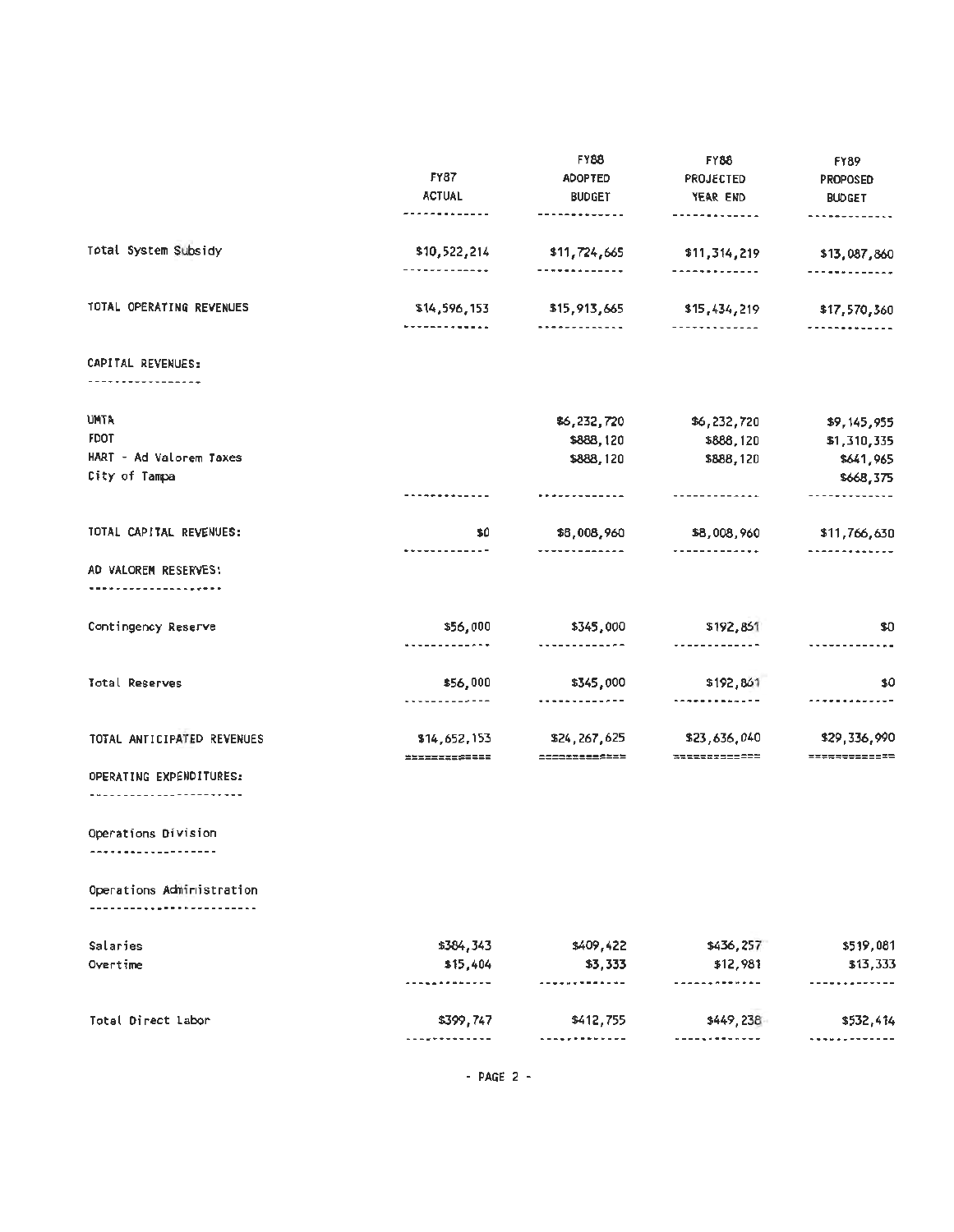|                                 |                        | <b>FY88</b>    | <b>FY88</b>      | <b>FY89</b>   |
|---------------------------------|------------------------|----------------|------------------|---------------|
|                                 | <b>FY87</b>            | <b>ADOPTED</b> | <b>PROJECTED</b> | PROPOSED      |
|                                 | <b>ACTUAL</b>          | <b>BUDGET</b>  | YEAR END         | <b>BUDGET</b> |
|                                 |                        | -------------  | . <b>.</b>       |               |
| Social Security                 | \$31,734               | \$33,270       | \$37,354         | \$44,111      |
| City Pension                    | \$0                    | \$0            | \$0              | \$0           |
| State Pension                   | \$58,415               | \$61,140       | \$67,272         | \$83,348      |
| Medical Insurance               | \$34,990               | \$40,410       | \$44,659         | \$57,163      |
| Life Insurance                  | \$1,519                | \$1,680        | \$1,691          | \$2,385       |
| A D & D Insurance               | \$295                  | \$330          | \$328            | \$425         |
| Unemployment Compensation       | \$0                    | \$0            | \$0              | \$0           |
| Worker's Compensation           | \$0                    | \$0            | \$0              | \$0           |
| Sick Leave                      | \$7,574                | \$8,500        | \$15,698         | \$18,840      |
| Holiday Pay                     | \$14,483               | \$17,600       | \$14,495         | \$17,396      |
| Annual Leave                    | \$23,966               | \$25,700       | \$15,278         | \$18,337      |
| Other Paid Absence              | \$15                   | \$750          | \$320            | \$383         |
| Uniforms                        | \$1,932                | \$2,160        | \$2,720          | \$3,040       |
|                                 | -------- <b>---</b>    | -------------  | . <i>.</i>       | ------------- |
| Total Fringe Benefits           | \$174,923              | \$191,540      | \$199,815        | \$245,428     |
|                                 |                        |                |                  |               |
| Total Personnel Costs           | \$574,670              | \$604,295      | \$649,053        | \$777,842     |
|                                 | . <i>.</i>             |                |                  |               |
| Security Service                | \$2,597                | \$12,000       | \$6,000          | \$12,000      |
| Gasoline & Oil for Autos        | \$7,868                | \$7,200        | \$8,050          | \$10,000      |
| DOT Safety Van Expenses         | \$0                    | \$0            | \$5,300          | \$0           |
|                                 |                        | -------------  | . <i>.</i>       |               |
| Total Other Expenses            | \$10,465               | \$19,200       | \$19,350         | \$22,000      |
|                                 | . . <i>.</i>           |                | . <b>.</b> .     |               |
| Total Operations Administration | \$585,135              | \$623,495      | \$668,403        | \$799,842     |
| Transitway Administration       | --------- <b>---</b> - |                |                  |               |
|                                 |                        |                |                  |               |
| Salaries                        |                        |                |                  | \$62,427      |
| Overtime                        |                        |                |                  | \$0           |
|                                 |                        |                |                  |               |
| Total Direct Labor              | \$0                    | \$0            | 60               | \$62,427      |
|                                 |                        |                |                  |               |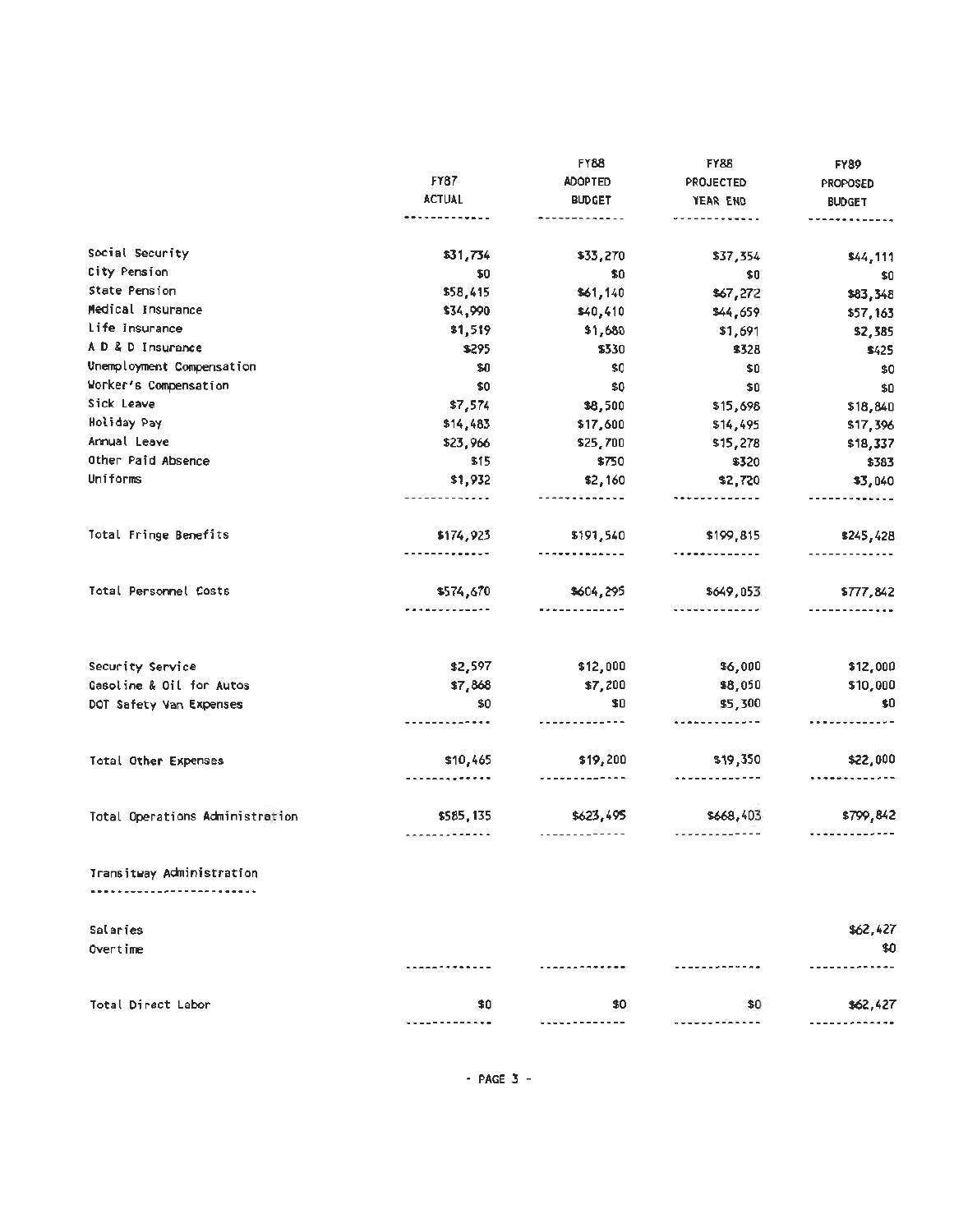|                                 |                        | <b>FY88</b>             | <b>FY88</b>             | <b>FY89</b>       |
|---------------------------------|------------------------|-------------------------|-------------------------|-------------------|
|                                 | <b>FY87</b>            | ADOPTED                 | PROJECTED               | PROPOSED          |
|                                 | <b>ACTUAL</b>          | <b>BUDGET</b>           | YEAR END                | <b>BUDGET</b>     |
|                                 | ----------             | . . <i>. <b>.</b></i> . | -------- <b>----</b> -  | <b>**********</b> |
| Social Security                 |                        |                         |                         | \$5,212           |
| City Pension                    |                        |                         |                         | \$0               |
| State Pension                   |                        |                         |                         | \$9,847           |
| Medical Insurance               |                        |                         |                         | \$3,415           |
| Life Insurance                  |                        |                         |                         | \$310             |
| A D & D Insurance               |                        |                         |                         | \$50              |
| Unemployment Compensation       |                        |                         |                         | \$0               |
| Worker's Compensation           |                        |                         |                         | \$0               |
| Sick Leave                      |                        |                         |                         | \$2,389           |
| Holiday Pay                     |                        |                         |                         | \$2,205           |
| Annual Leave                    |                        |                         |                         | \$2,325           |
| Other Paid Absence              |                        |                         |                         | 849               |
| Uniforms                        |                        |                         |                         | \$800             |
|                                 | ------ <i>------</i> - | <u>.</u>                | -------------           | -------------     |
| Total Fringe Benefits           | \$0                    | \$D                     | \$0                     | \$26,602          |
|                                 | <br>---                | -------------           | -------------           |                   |
| Total Personnel Costs           | \$0                    | \$0                     | \$0                     | \$89,029          |
|                                 | <u>-----------</u>     | <b></b>                 | <u></u>                 |                   |
|                                 |                        |                         |                         |                   |
| Security Service                |                        |                         |                         | \$62,500          |
| Electricity                     |                        |                         |                         | \$10,000          |
| Telephone                       |                        |                         |                         | \$2,500           |
| Water, Sewer, Gargage           |                        |                         |                         | \$1,500           |
|                                 | ----------             |                         | -------                 | ---------         |
| Total Other Expenses            | \$0                    | \$0                     | \$0                     | \$76,500          |
|                                 | ---------- <b>--</b> - | -------------           | ---------- <i>--</i> -- |                   |
| Total Transitway Administration | \$0                    | \$0                     | \$0                     | \$165,529         |
|                                 | -------------          | <b></b>                 | .                       |                   |
|                                 |                        |                         |                         |                   |
| Telephone Information           |                        |                         |                         |                   |
|                                 |                        |                         |                         |                   |

|          | ------------- | -------------- | ------------- | ------------- |
|----------|---------------|----------------|---------------|---------------|
| Overtime |               |                |               | \$1,333       |
| Salaries |               |                |               | \$56,515      |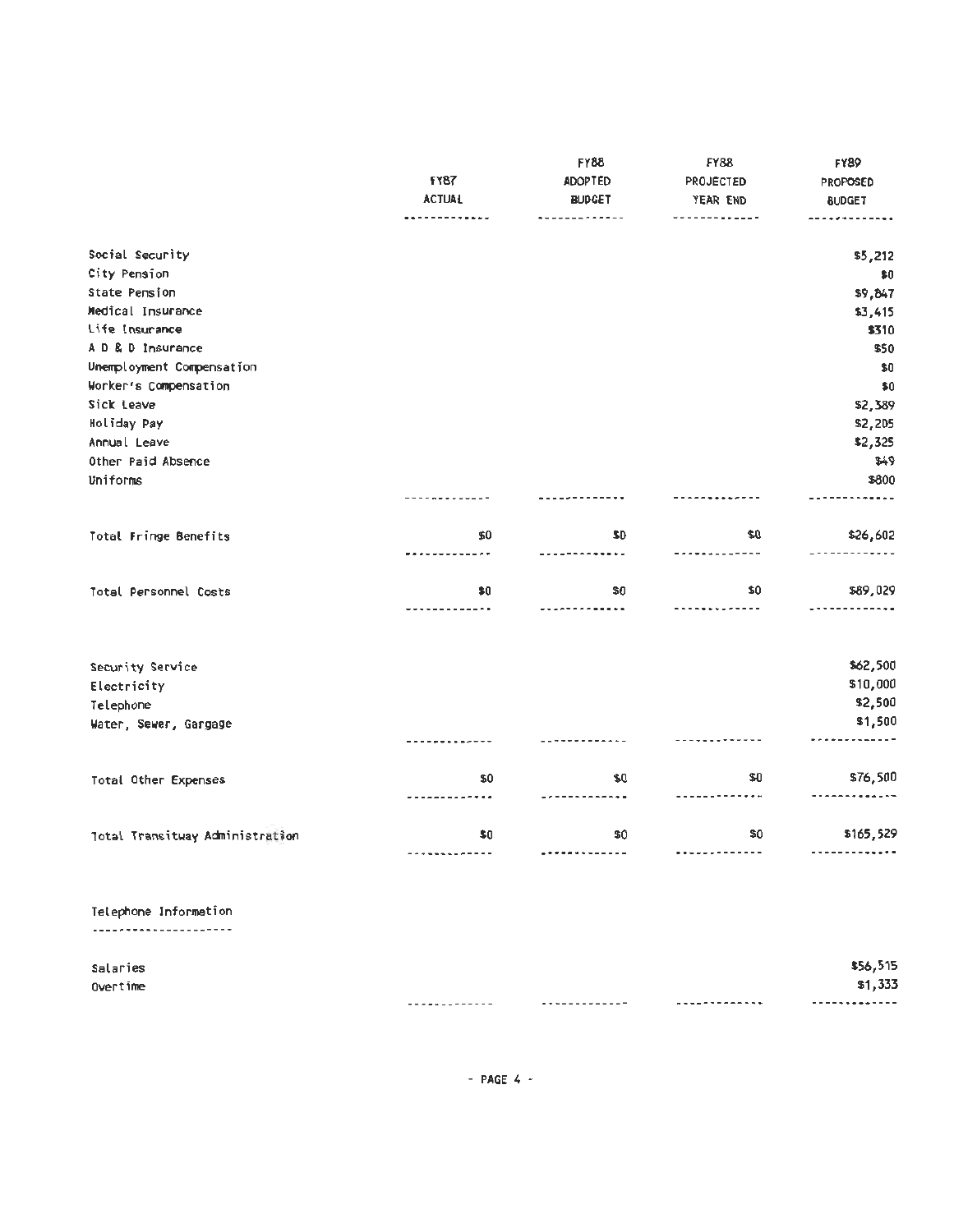|                             | <b>FY87</b>   | <b>FY88</b>                     |                       | FY88                             | <b>FY89</b> |
|-----------------------------|---------------|---------------------------------|-----------------------|----------------------------------|-------------|
|                             |               | <b>ADOPTED</b><br><b>BUDGET</b> | PROJECTED<br>YEAR END | <b>PROPOSED</b><br><b>BUDGET</b> |             |
|                             | <b>ACTUAL</b> |                                 |                       |                                  |             |
|                             |               |                                 |                       |                                  |             |
| Total Direct Labor          | \$0           | \$0                             | \$0                   | \$57,848                         |             |
|                             |               |                                 |                       |                                  |             |
| Social Security             |               |                                 |                       | \$4,835                          |             |
| City Pension                |               |                                 |                       | \$0                              |             |
| State Pension               |               |                                 |                       | \$9,135                          |             |
| Medical Insurance           |               |                                 |                       | \$8,505                          |             |
| Life Insurance              |               |                                 |                       | \$270                            |             |
| A D & D Insurance           |               |                                 |                       | \$54                             |             |
| Worker's Compensation       |               |                                 |                       | \$0                              |             |
| Sick Leave<br>Holiday Pay   |               |                                 |                       | \$1,410                          |             |
| Annual Leave                |               |                                 |                       | \$2,660<br>\$2,460               |             |
| Other Paid Absence          |               |                                 |                       | \$0                              |             |
| Uniforms                    |               |                                 |                       | \$0                              |             |
|                             |               |                                 |                       |                                  |             |
|                             |               |                                 |                       |                                  |             |
| Total Fringe Benefits       | \$0           | \$0                             | 40                    | \$29,329                         |             |
|                             |               |                                 |                       |                                  |             |
| Total Personnel Costs       | \$0           | \$0                             | \$0                   | \$87,177                         |             |
|                             |               |                                 |                       |                                  |             |
| Total Telephone Information | \$0           | \$0                             | \$0                   | \$87,177                         |             |
|                             |               |                                 |                       |                                  |             |
| Bus Operations              |               |                                 |                       |                                  |             |
|                             |               |                                 |                       |                                  |             |
| Report Time                 | \$107,147     | \$111,405                       | \$118,962             | \$134,930                        |             |
| Travel Time                 | \$107,147     | \$111,405                       | \$118,962             | \$134,930                        |             |
| Platform Route              | \$3,708,091   | \$4,324,188                     | \$4,170,375           | \$4,681,364                      |             |
| Platform Charter            | \$29,358      | \$15,000                        | \$15,481              | \$17,565                         |             |
| Minimum Call Out            | \$69,183      | \$71,330                        | \$70,888              | \$80,405                         |             |
| Weekly Minimum              | \$9,098       | \$4,100                         | \$13,444              | \$15,250                         |             |
| Overtime                    | \$270,815     | \$264,167                       | \$315,423             | \$333,333                        |             |
| Training Premium Instructor | \$1,102       | \$1,750                         | \$2,037               | \$2,310                          |             |
| Training Pay for Students   | \$30,219      | \$34,000                        | \$51,740              | \$58,685                         |             |
| Court Witness Pay           | \$1,098       | \$1,000                         | \$1,630               | \$1,850                          |             |
| Stand 8y Time               | \$79,601      | \$50,495                        | \$81,481              | \$92,420                         |             |
| Union Business              | \$2,916       | \$2,265                         | \$1,222               | \$1,385                          |             |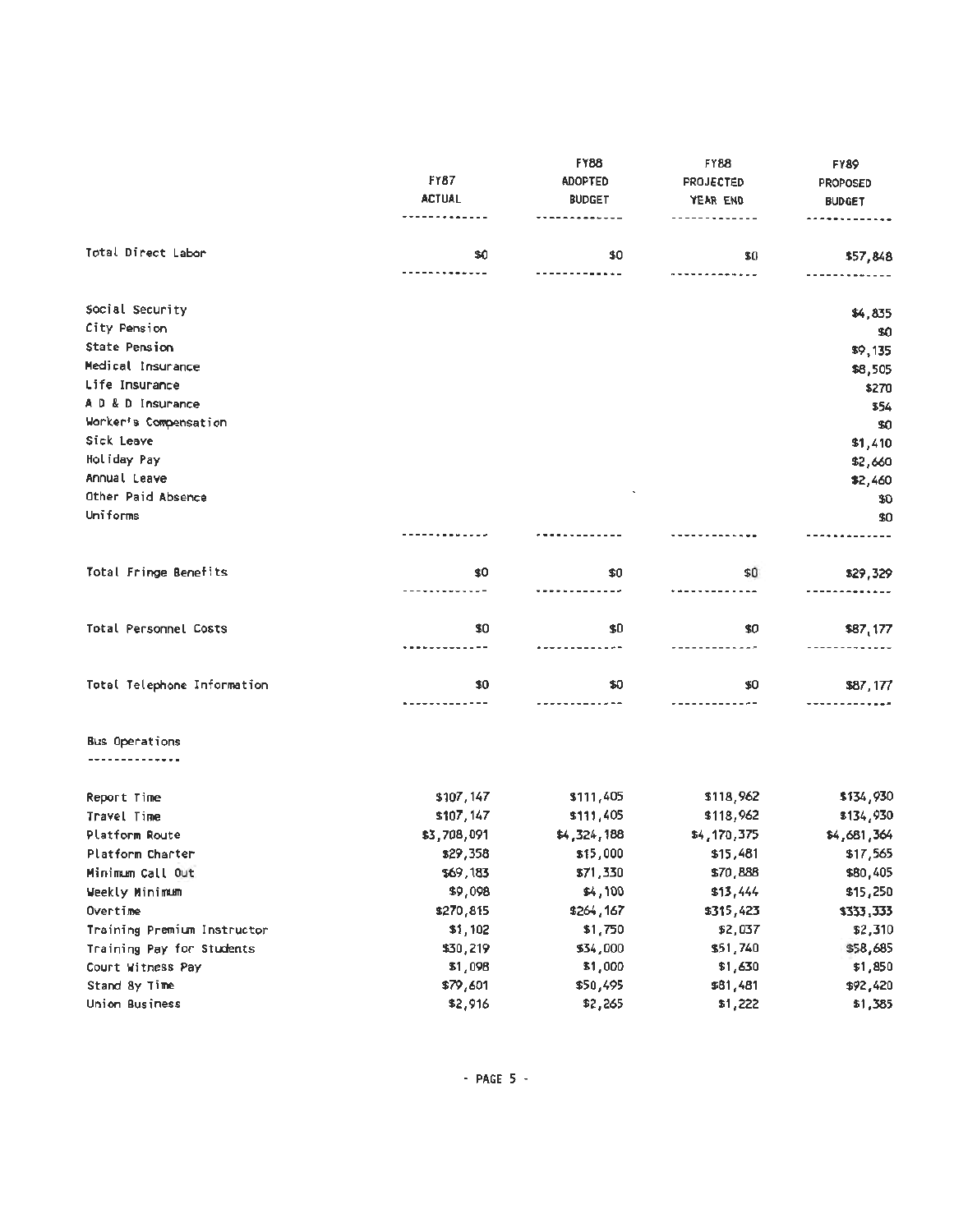|                                | <b>FY87</b>                        | <b>FY88</b>                        |                              | <b>FY88</b>     | <b>FY89</b> |
|--------------------------------|------------------------------------|------------------------------------|------------------------------|-----------------|-------------|
|                                |                                    | <b>ADOPTED</b>                     | PROJECTED                    | <b>PROPOSED</b> |             |
|                                | <b>ACTUAL</b>                      | <b>BUDGET</b>                      | YEAR END                     | <b>BUDGET</b>   |             |
|                                | -----------                        |                                    |                              |                 |             |
| Other Non-Operator Time        | \$35,415<br>----- <i>--</i> ------ | \$40,000<br>----- <b>---</b> ----- | \$58,666                     | \$66,540        |             |
| Total Direct Labor             | \$4,451,190                        | \$5,031,105<br>. <b>.</b>          | \$5,020,311<br>------------- | \$5,620,967     |             |
| Social Security                | \$346,175                          | \$395,125                          | \$398,527                    | \$454,459       |             |
| City Pension                   | \$13,349                           | \$11,650                           | \$11,296                     | \$9,821         |             |
| State Pension                  | \$634,342                          | \$725,165                          | \$718,328                    | \$858,692       |             |
| Medical Insurance              | \$334,067                          | \$354,465                          | \$357,760                    | \$416,017       |             |
| Life Insurance                 | \$12,977                           | \$13,235                           | \$12,782                     | \$15,770        |             |
| A D & D Insurance              | \$2,522                            | \$2,575                            | \$2,482                      | \$3,614         |             |
| Unemployment Compensation      | \$16,126                           | \$17,000                           | \$17,000                     | \$17,500        |             |
| Worker's Compensation          | \$0                                | \$0                                | \$0                          | \$0             |             |
| Sick Leave                     | \$159,054                          | \$153,850                          | \$154,302                    | \$185,255       |             |
| Holiday Pay                    | \$147,183                          | \$215,180                          | \$154,544                    | \$208,810       |             |
| Annual Leave                   | \$216,673                          | \$205,465                          | \$192,535                    | \$207,760       |             |
| Other Paid Absence             | \$9,222                            | \$10,740                           | \$8,053                      | \$10,470        |             |
| Uniforms                       | \$31,506                           | \$45,360                           | \$45,360                     | \$43,560        |             |
| Service Awards & Other Fringes | \$5,818                            | \$0.                               | \$0                          | \$0             |             |
|                                | ----------                         |                                    |                              |                 |             |
| Total Fringe Benefits          | \$1,929,014                        | \$2,149,810                        | \$2,072,969                  | \$2,431,729     |             |
| Total Personnel Cost           | \$6,380,204<br>------------        | \$7,180,915                        | \$7,093,280                  | \$8,052,696     |             |
|                                |                                    |                                    |                              |                 |             |
| Fuel for Buses                 | \$1,015,129                        | \$1,245,855                        | \$1,124,282<br>\$57,668      | \$1,173,000     |             |
| Oil & Lubricants for Buses     | \$60,191                           | \$71,500                           |                              | \$76,905        |             |
| Tires for Buses                | \$191,030                          | \$235,300                          | \$224,510                    | \$232,900       |             |
| Minor Equipment for Operations | \$5,262                            | \$2,500                            | \$500                        | \$2,500         |             |
| Diesel Excise Tax - Net        | \$111,672                          | \$100,655                          | \$99,500                     | \$85,500        |             |
| X-Town Tolls, Stadium Parking  | \$10,579<br>------------           | \$10,000<br>-------------          | \$10,300<br>-------------    | \$18,000        |             |
| Total Other Expenses           | \$1,393,863                        | \$1,665,810                        | \$1,516,730                  | \$1,588,805     |             |
|                                |                                    | -------------                      | . <i>.</i>                   | -----------     |             |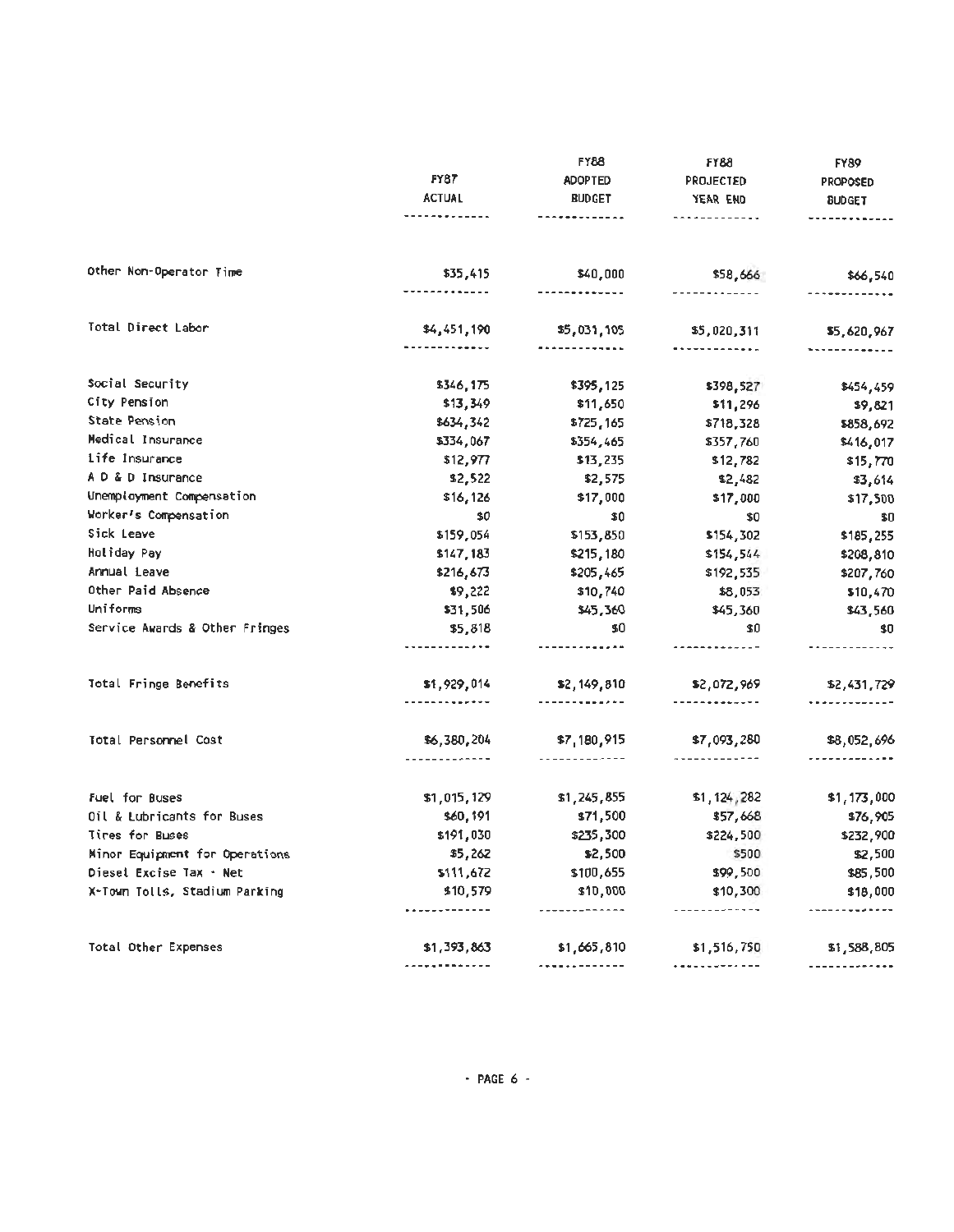|                                  | <b>FY87</b><br><b>ACTUAL</b> | <b>FY88</b>                        | <b>FY88</b><br>PROJECTED             | <b>FY89</b><br><b>PROPOSED</b> |
|----------------------------------|------------------------------|------------------------------------|--------------------------------------|--------------------------------|
|                                  |                              | <b>ADOPTED</b><br><b>BUDGET</b>    |                                      |                                |
|                                  |                              |                                    | YEAR END                             | <b>BUDGET</b>                  |
|                                  | <b></b>                      |                                    | ------- <b>--</b> ---                |                                |
| Total Bus Operations             | \$7,774,067<br>------------  | \$8,846,725<br>.                   | \$8,610,030<br>------------          | \$9,641,501                    |
|                                  |                              |                                    |                                      |                                |
| Total Operations Division        | \$8,359,202<br>----------    | \$9,470,220<br>                    | \$9,278,433<br>------ <b>----</b> -- | \$10,694,048                   |
| MAINTENANCE DIVISION:            |                              |                                    |                                      |                                |
| ---------------                  |                              |                                    |                                      |                                |
| Maintenance Administration:      |                              |                                    |                                      |                                |
| <i></i>                          |                              |                                    |                                      |                                |
| Salaries                         | \$121,735                    | \$140,907                          | \$142,448                            | \$147,823                      |
| Overtime                         | \$2,073<br>-------------     | \$333<br>. <b>.</b> .              | \$1,656<br>-------------             | \$1,667                        |
|                                  |                              |                                    |                                      |                                |
| Total Direct Labor               | \$123,808<br>----------      | \$141,240<br>. <i>. . <b>.</b></i> | \$144,104<br>----------              | \$149,490                      |
| Social Security                  | \$9,802                      | \$10,990                           | \$11,432                             | \$11,992                       |
| City Pension                     | \$0                          | \$0                                | \$0                                  | \$0                            |
| State Pension                    | \$18,039                     | \$20,200                           | \$20,605                             | \$22,659                       |
| Medical Insurance                | \$9,815                      | \$12,650                           | \$13,792                             | \$16,605                       |
| Life Insurance                   | \$491                        | \$595                              | \$574                                | \$743                          |
| A D & D Insurance                | \$95                         | \$115                              | \$112                                | \$135                          |
| Unemployment Compensation        | \$0                          | \$0                                | \$0                                  | \$0                            |
| Worker's Compensation            | \$0                          | \$0                                | \$0                                  | \$0                            |
| Sick Leave                       | \$2,350                      | \$1,750                            | \$2,756                              | \$2,860                        |
| Holiday Pay                      | \$4,247                      | \$5,285                            | \$5,144                              | \$5,340                        |
| Annual Leave                     | \$5,422                      | \$4,685                            | \$1,910                              | \$1,990                        |
| Other Paid Absence               | \$0                          | \$750                              | \$0                                  | \$0                            |
| Uniforms                         | \$440                        | \$700                              | \$980                                | \$640                          |
|                                  | -------------                | ---------- <i>-</i> --             | --------- <i>-</i> --- <i>-</i>      |                                |
| Total Fringe Benefits            | \$50,701                     | \$57,720<br>                       | \$57,305<br><b>------------</b> -    | \$62,963                       |
| Total Personnel Costs            | \$174,509                    | \$198,960<br>-------------         | \$201,409                            | \$212,453                      |
| Total Maintenance Administration | \$174,509                    | \$198,960                          | \$201,409                            | \$212,453                      |
|                                  | -------------                | -------------                      | <u>-------------</u>                 | <b></b>                        |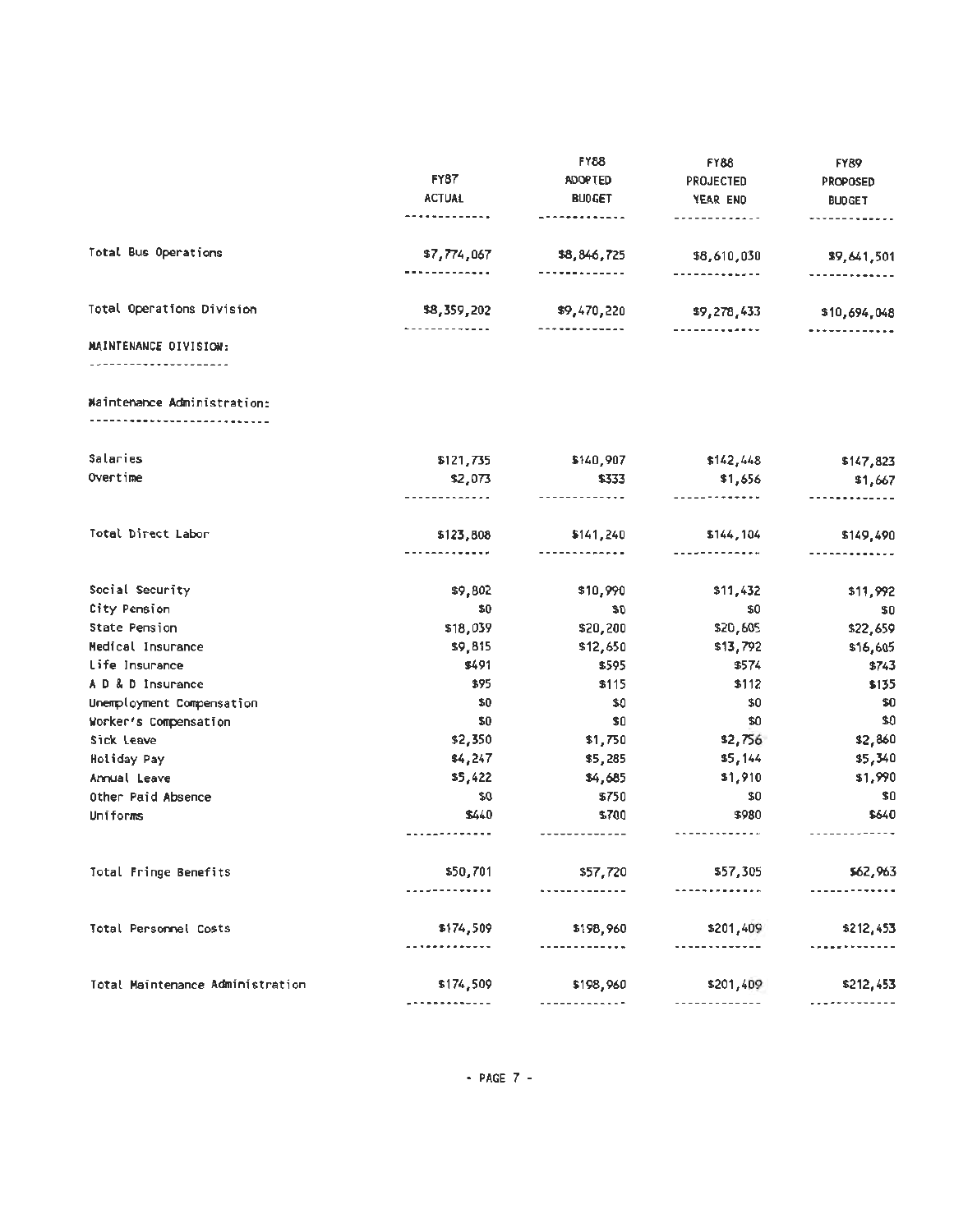|                                 |                        | <b>FY88</b>               | <b>FY88</b>                  | <b>FY89</b>                       |
|---------------------------------|------------------------|---------------------------|------------------------------|-----------------------------------|
|                                 | <b>FY87</b>            | ADOPTED<br><b>BUDGET</b>  | <b>PROJECTED</b><br>YEAR END | <b>PROPOSED</b><br><b>BUDGET</b>  |
|                                 | <b>ACTUAL</b>          |                           |                              |                                   |
|                                 | <b></b>                | -------------             | -------------                | -------------                     |
| Service and Cleaning Attendants |                        |                           |                              |                                   |
|                                 |                        |                           |                              |                                   |
| Salaries                        |                        |                           |                              |                                   |
|                                 | \$268,730              | \$268,220                 | \$278,212                    | \$304,757                         |
| Overtime                        | \$5,688<br>----------- | \$5,400<br>. <b>. .</b> . | \$8,675<br>-------------     | \$10,000<br>------------ <b>-</b> |
|                                 |                        |                           |                              |                                   |
| Total Direct Labor              | \$274,418              | \$273,620                 | \$286,887                    | \$314,757                         |
|                                 | . <b>.</b> .           | -------------             | . <b>. .</b>                 | -------------                     |
| Social Security                 | \$20,684               | \$20,865                  | \$20,991                     | \$23,452                          |
| City Pension                    | \$907                  | \$910                     | \$1,472                      | \$1,674                           |
| State Pension                   | \$38,073               | \$38,350                  | \$37,859                     | \$44,311                          |
| Medical Insurance               | \$24,003               | \$23,785                  | \$24,730                     | \$30,510                          |
| Life Insurance                  | \$1,094                | \$1,030                   | \$1,052                      | \$1,335                           |
| A D & D Insurance               | \$213                  | \$200                     | \$202                        | \$290                             |
| Unemployment Compensation       | \$567                  | \$500                     | \$500                        | \$600                             |
| Worker's Compensation           | \$0                    | $\sqrt{2}$                | \$0                          | \$0                               |
| Sick Leave                      | \$7,216                | \$7,245                   | \$5,920                      | \$6,455                           |
| <b>Holiday Pay</b>              | \$9,312                | \$9,925                   | \$9,389                      | \$10,245                          |
| Annual Leave                    | \$12,666               | \$11,730                  | \$10,462                     | \$11,435                          |
| Other Paid Absence              | \$210                  | \$315                     | \$353                        | \$375                             |
| Uniforms                        | \$6,573                | \$7,860                   | \$7,860                      | \$7,156                           |
| Service Awards & Other Fringes  | \$250                  | \$0                       | \$0                          | \$0                               |
|                                 | .                      | -------------             |                              |                                   |
| Total Fringe Benefits           | \$121,768              | \$122,715                 | \$120,790                    | \$137,838                         |
|                                 | --------------         | -------------             | -------------                |                                   |
| Total Personnel Costs           | \$396,186              | \$396,335                 | \$407,677                    | \$452,595                         |
|                                 | -------------          | --------- <i>---</i> -    | -------------                |                                   |
|                                 |                        |                           |                              |                                   |
| Total Servicing & Cleaning      | \$396,186              | \$396,335                 | \$407,677                    | \$452,595                         |
|                                 |                        |                           |                              |                                   |
| Mechanics:                      |                        |                           |                              |                                   |
|                                 |                        |                           |                              |                                   |
| Salaries                        | \$502,267              | \$580,457                 | \$593,551                    | \$676,658                         |
| Overtime                        | \$22,085               | \$15,333                  | \$15,856                     | \$16,667                          |
|                                 | -------------          | . . <i>.</i> .            | . <b>.</b>                   | . . <i>. .</i>                    |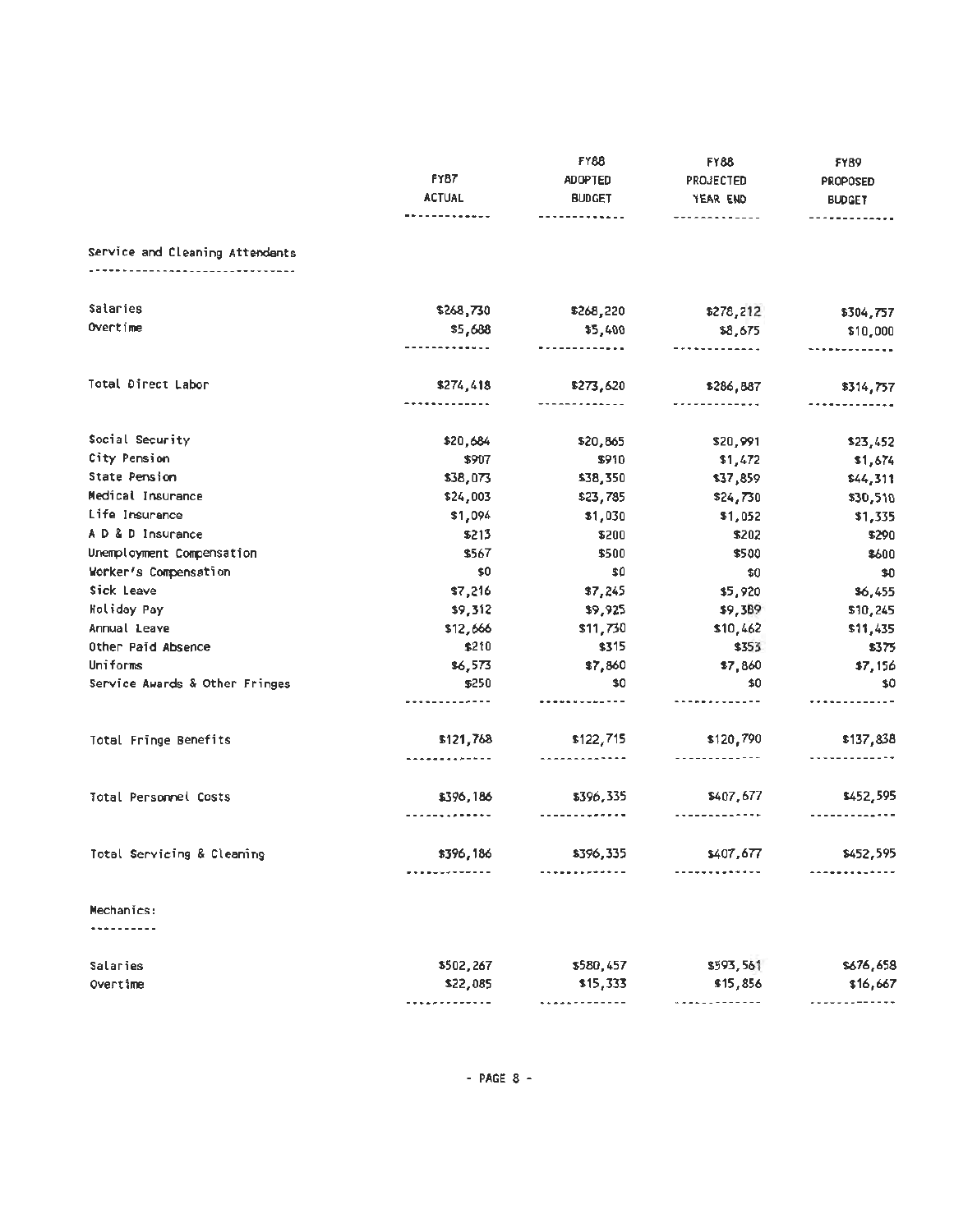|                                  | <b>FY87</b><br><b>ACTUAL</b> | <b>FY88</b><br><b>ADOPTED</b><br><b>BUDGET</b> | <b>FY88</b>             | <b>FY89</b><br>PROPOSED<br><b>BUDGET</b> |
|----------------------------------|------------------------------|------------------------------------------------|-------------------------|------------------------------------------|
|                                  |                              |                                                | PROJECTED               |                                          |
|                                  |                              |                                                | YEAR END                |                                          |
|                                  |                              |                                                |                         |                                          |
| Total Direct Labor               | \$524,352                    | \$595,790                                      | \$609,417<br>. <b>.</b> | \$693,325                                |
|                                  |                              |                                                |                         |                                          |
| Social Security                  | \$45,906                     | \$49,070                                       | \$50,093                | \$59,390                                 |
| City Pension                     | \$0                          | \$0                                            | \$0                     | \$0                                      |
| State Pension                    | \$84,532                     | \$90,175                                       | \$90,352                | \$112,217                                |
| Medical Insurance                | \$45,389                     | \$49,355                                       | \$50,959                | \$59,214                                 |
| Life Insurance                   | \$1,671                      | \$1,850                                        | \$1,853                 | \$2,320                                  |
| A D & D Insurance                | \$325                        | \$360                                          | \$361                   | \$403                                    |
| Unemployment Compensation        | \$154                        | \$500                                          | \$500                   | \$600                                    |
| Worker's Compensation            | \$D                          | \$0.                                           | \$0                     | \$0                                      |
| Sick Leave                       | \$20,773                     | \$31,205                                       | \$26,942                | \$34,300                                 |
| Holiday Pay                      | \$17,041                     | \$22,165                                       | \$20,732                | \$26,370                                 |
| Annual Leave                     | \$28,136                     | \$35,470                                       | \$28,287                | \$36,010                                 |
| Other Paid Absence               | \$388                        | \$1,650                                        | \$656                   | \$810                                    |
| Uniforms                         | \$11,310                     | \$11,450                                       | \$12,986                | \$12,244                                 |
| Service Awards & Other Fringe    | \$3,813                      | \$0                                            | \$0                     | \$0                                      |
| Capitalized Labor                |                              |                                                | $($ \$56,800)           | $($ \$50,000 $)$                         |
|                                  |                              |                                                | ----------              |                                          |
| Total Fringe Benefits            | \$259,438                    | \$293,250                                      | \$226,921               | \$293,878                                |
|                                  |                              |                                                |                         |                                          |
| Total Personnel Costs            | \$783,790                    | \$889,040                                      | \$836,338               | \$987,203                                |
|                                  |                              |                                                |                         |                                          |
| Outside Bus Maintenance          | \$12,549                     | \$17,750                                       | \$25,000                | \$32,676                                 |
| Shop Equipment Maintenance       | \$4,481                      | \$23,000                                       | \$25,670                | \$23,000                                 |
| Outside Auto & Truck Repair      | \$6,316                      | \$6,000                                        | \$12,000                | \$12,000                                 |
|                                  |                              |                                                | -------------           |                                          |
| Total Dutside Services           | \$23,346                     | \$46,750                                       | \$62,670                | \$67,676                                 |
|                                  |                              |                                                |                         |                                          |
| Diesel & Gas for Shop use        | \$7,208                      | \$7,000                                        | \$10,600                | \$10,000                                 |
| Tires for Autos & Trucks         | \$354                        | \$1,500                                        | \$700                   | \$1,700                                  |
| Depletion of Obsolete Inventory  | \$12,785                     | \$0                                            | 63                      | \$0                                      |
| Repair Parts for Buses           | \$781,532                    | \$660,500                                      | \$660,510               | \$680,000                                |
| Tools, Equipment & Shop Supplies | \$35,150                     | \$36,700                                       | \$42,200                | \$40,000                                 |
| Chemicals & Cleaners             | \$19,652                     | \$24,000                                       | \$20,010                | \$24,500                                 |
| Repair Parts for Autos & Trucks  | \$7,037                      | \$2,500                                        | \$3,510                 | \$4,933                                  |
|                                  |                              |                                                |                         |                                          |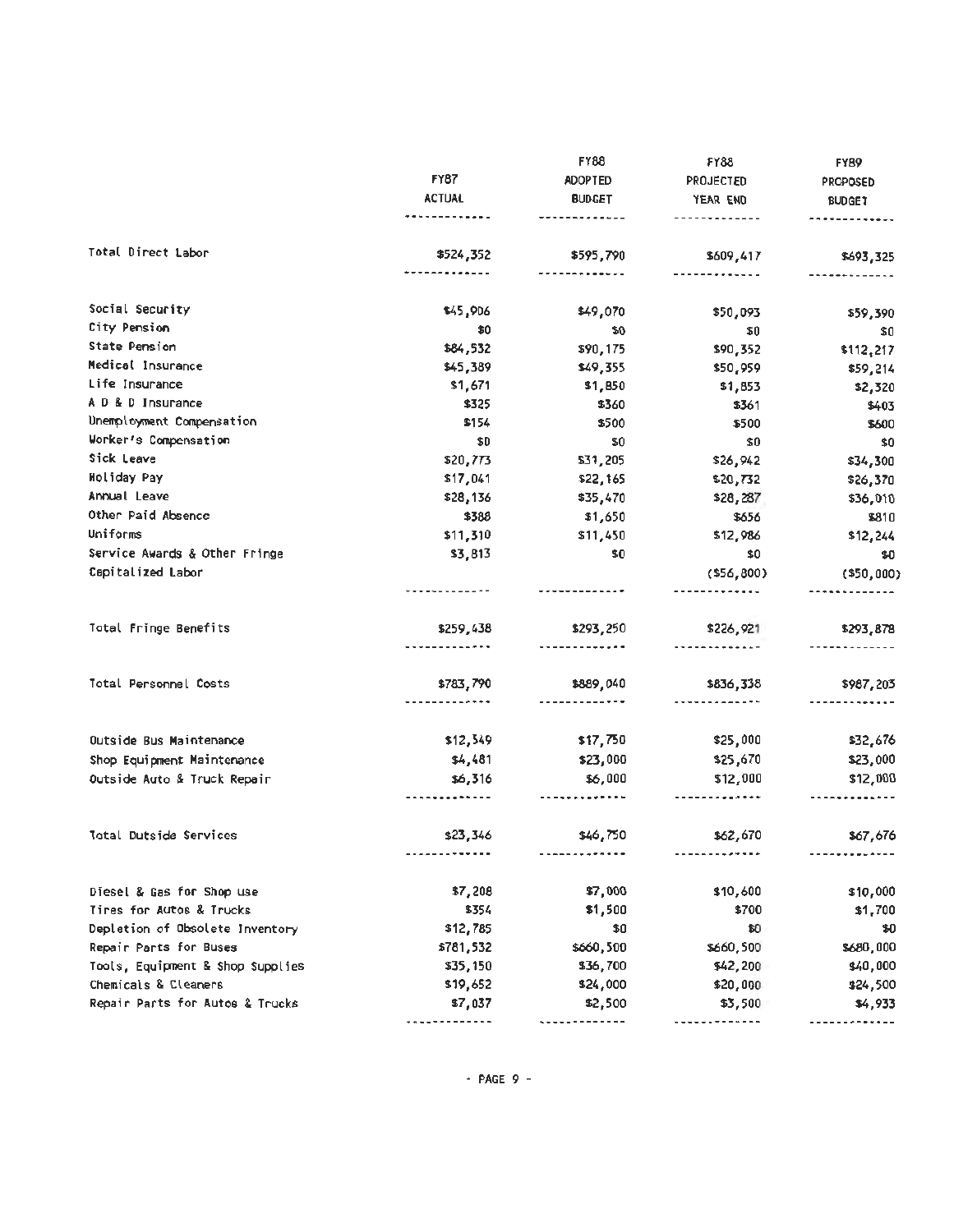|                                | <b>FY87</b>       | <b>FY88</b><br>ADOPTED<br>ACTUAL<br><b>BUDGET</b> | <b>FY88</b><br>PROJECTED   | <b>FY89</b><br>PROPOSED                |
|--------------------------------|-------------------|---------------------------------------------------|----------------------------|----------------------------------------|
|                                |                   |                                                   |                            |                                        |
|                                |                   |                                                   | YEAR END                   | <b>BUDGET</b>                          |
|                                |                   | . <b>.</b> .                                      | -------------              |                                        |
| Total Other Expenses           | \$863,718         | \$732,200<br>--------------                       | \$737,500<br>------------- | \$761,133<br>. <i>. .</i> . <b>.</b> . |
| Total Mechanics                | \$1,670,854       | \$1,667,990                                       | \$1,636,508                | \$1,816,012                            |
|                                |                   | ------------                                      | . <b>.</b>                 |                                        |
| Paint and Body Shop:           |                   |                                                   |                            |                                        |
|                                |                   |                                                   |                            |                                        |
| Salaries                       | \$80,972          | \$98,040                                          | \$83,220                   | \$104,916                              |
| Overtime                       | \$2,301           | \$1,200                                           | \$882                      | \$1,000                                |
|                                |                   | ------- <i>------</i>                             | . <b>.</b> .               |                                        |
| Total Direct Labor             | \$83,273          | \$99,240                                          | \$84,102                   | \$105,916                              |
|                                | <u>----------</u> | .                                                 |                            |                                        |
| Social Security                | \$7,394           | \$8,220                                           | \$7,358                    | \$8,818                                |
| State Pension                  | \$13,610          | \$15,100                                          | \$13,288                   | \$16,661                               |
| Medical Insurance              | \$8,311           | \$10,335                                          | \$8,635                    | \$10,463                               |
| Life Insurance                 | \$261             | \$325                                             | \$318                      | \$405                                  |
| A D & D Insurance              | \$51              | \$65                                              | \$59                       | \$81                                   |
| Unemployment Compensation      | \$0               | \$0                                               | \$0                        | \$0                                    |
| Worker's Compensation          | \$0               | \$0                                               | \$0                        | \$0                                    |
| Sick Leave                     | \$4,963           | \$5,645                                           | \$3,526                    | \$4,450                                |
| <b>Roliday Pay</b>             | \$3,042           | \$3,855                                           | \$2,397                    | \$3,030                                |
| Annual Leave                   | \$4,920           | \$5,575                                           | \$3,183                    | \$4,020                                |
| Other Paid Absence             | \$383             | \$605                                             | \$0                        | \$0                                    |
| Uniforms                       | \$1,962           | \$2,015                                           | \$2,718                    | \$1,953                                |
| Service Awards & Other Fringes | \$823             | \$0                                               | \$0                        | \$0                                    |
|                                |                   |                                                   |                            |                                        |
| Total Fringe Benefits          | \$45,720          | \$51,740                                          | \$41,482                   | \$49,881                               |
|                                |                   |                                                   |                            |                                        |
| Total Personnel Costs          | \$128,993         | \$150,980                                         | \$125,584                  | \$155,797                              |
|                                |                   | -------------                                     | <b>-------------</b>       |                                        |
| Bus Parts for Accident Repairs | \$25,050          | \$25,000                                          | \$30,000                   | \$30,000                               |
|                                | -------------     | <b>*************</b>                              | -------------              |                                        |
| Total Other Expenses           | \$25,050          | \$25,000                                          | \$30,000                   | \$30,000                               |
|                                | -------------     | -------------                                     | --------------             | -------------                          |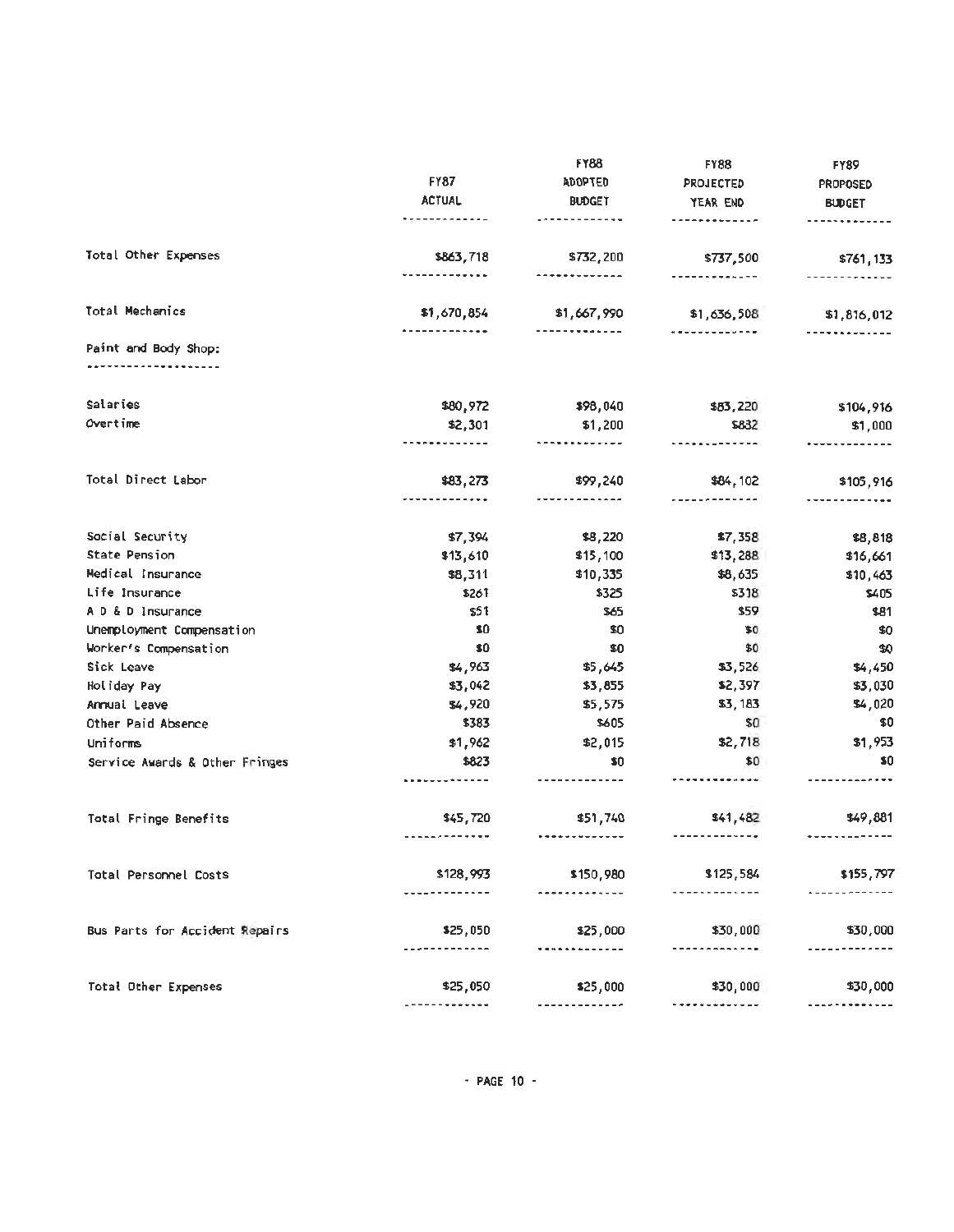|                                      | <b>FY87</b>       | <b>FY88</b><br><b>ADOPTED</b><br><b>ACTUAL</b><br><b>BUDGET</b> | <b>FY88</b><br>PROJECTED | <b>FY89</b><br><b>PROPOSED</b><br><b>BUDGET</b> |
|--------------------------------------|-------------------|-----------------------------------------------------------------|--------------------------|-------------------------------------------------|
|                                      |                   |                                                                 |                          |                                                 |
|                                      |                   |                                                                 | YEAR END                 |                                                 |
|                                      |                   |                                                                 | .                        |                                                 |
| Total Paint and Body Shop            | \$154,043         | \$175,980<br>----------                                         | \$155,584                | \$185,797                                       |
|                                      |                   |                                                                 |                          |                                                 |
| Building Maintenance:                |                   |                                                                 |                          |                                                 |
|                                      |                   |                                                                 |                          |                                                 |
| Salaries                             | \$97,415          | \$113,503                                                       | \$136,452                | \$143,799                                       |
| Overtime                             | \$663             | \$167                                                           | \$2,141                  | \$2,333                                         |
|                                      |                   |                                                                 |                          |                                                 |
| Total Direct Labor                   | \$98,078          | \$113,670                                                       | \$138,593                | \$146,132                                       |
|                                      | -------- <i>-</i> | ---------                                                       |                          |                                                 |
| Social Security                      | \$7,753           | \$9,065                                                         | \$11,535                 | \$12,075                                        |
| City Pension                         | \$48              | \$0                                                             | \$0                      | \$0                                             |
| State Pension                        | \$14,266          | \$16,660                                                        | \$20,799                 | \$22,816                                        |
| Medical Insurance                    | \$9,057           | \$8,680                                                         | \$13,322                 | \$16,200                                        |
| Life Insurance                       | \$383             | \$405                                                           | \$53                     | \$675                                           |
| A D & D Insurance                    | \$74              | \$80                                                            | \$100                    | \$135                                           |
| Unemployment Compensation            | \$0               | \$0                                                             | \$0                      | \$0                                             |
| Worker's Compensation                | \$0               | \$0                                                             | \$0                      | \$0                                             |
| Sick Leave                           | \$3,215           | \$3,015                                                         | \$2,860                  | \$3,015                                         |
| Holiday Pay                          | \$3,227           | \$4,375                                                         | \$4,704                  | \$4,950                                         |
| Annual Leave                         | \$5,495           | \$5,555                                                         | \$6,337                  | \$6,675                                         |
| Other Paid Absence                   | \$130             | \$165                                                           | \$13                     | \$15                                            |
| Uniforms                             | \$2,540           | \$2,195                                                         | \$2,595                  | \$3,740                                         |
|                                      |                   |                                                                 |                          |                                                 |
| Total Fringe Benefits                | \$46,188          | \$50,195                                                        | \$62,318                 | \$70,296                                        |
|                                      |                   |                                                                 |                          |                                                 |
| Total Personnel Costs                | \$144,266         | \$163,865                                                       | \$200,911                | \$216,428                                       |
|                                      | -------------     | -------------                                                   | ------- <b>----</b> --   | -------------                                   |
| Contracted Building & Grounds Maint. | \$47,674          | \$48,100                                                        | \$53,800                 | \$74,500                                        |
| Materials for Building Maintenance   | \$26,793          | \$30,000                                                        | \$50,000                 | \$40,000                                        |
| Janitorial Supplies                  | \$12,037          | \$15,500                                                        | \$10,000                 | \$12,000                                        |
|                                      | -------------     | -------------                                                   | -------------            | ----------                                      |
| Total Other Experises                | \$86,504          | \$93,600                                                        | \$113,800                | \$126,500                                       |
|                                      | <b></b>           | -------------                                                   | -------------            | ----- <i>---</i> -----                          |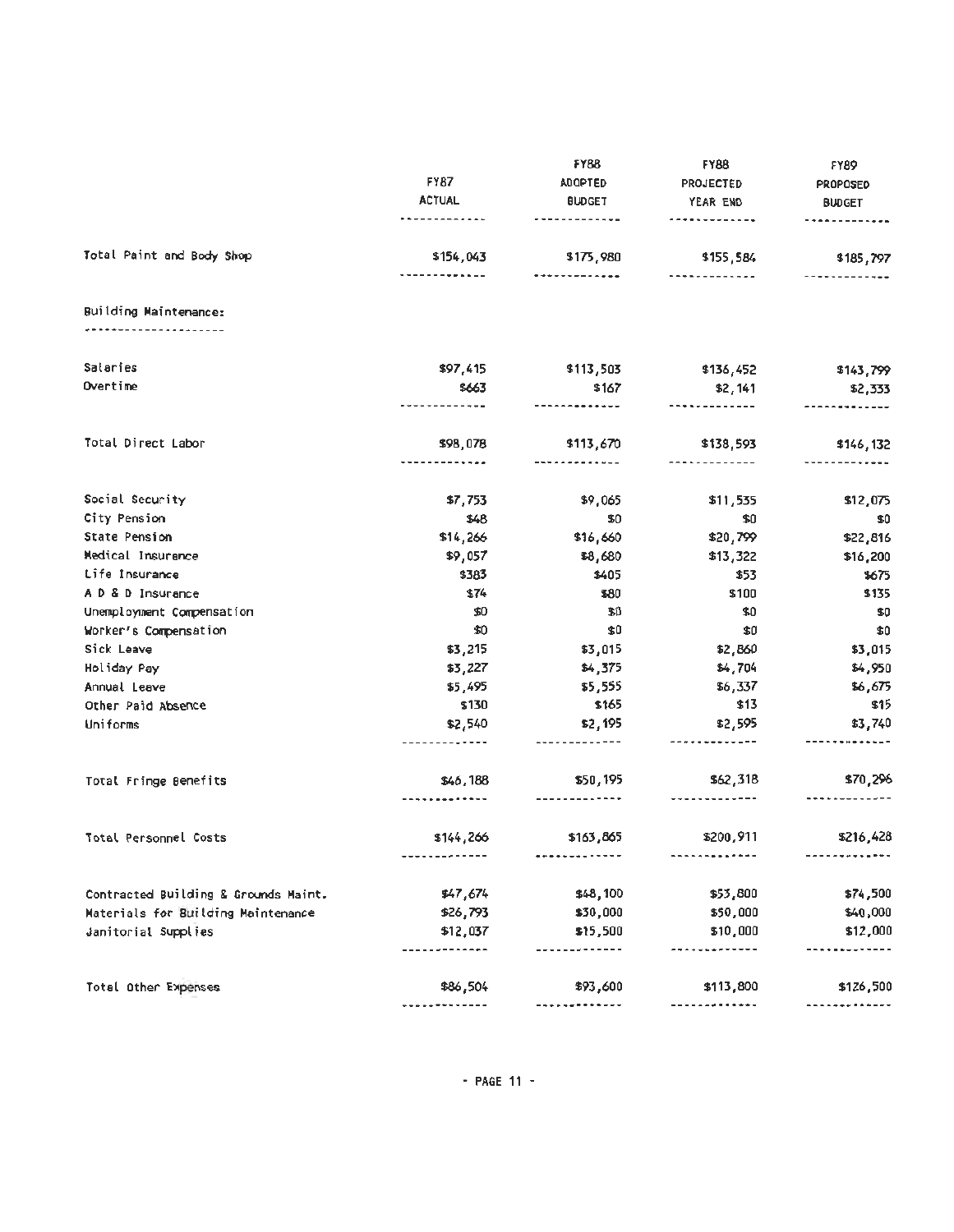|                                |                              | <b>FY88</b>                     | <b>FY88</b>                  | <b>FY89</b>               |
|--------------------------------|------------------------------|---------------------------------|------------------------------|---------------------------|
|                                | <b>FY87</b><br><b>ACTUAL</b> | <b>ADOPTED</b><br><b>BUDGET</b> | <b>PROJECTED</b><br>YEAR END | PROPOSED<br><b>BUDGET</b> |
|                                |                              |                                 |                              |                           |
|                                |                              | -------                         | $- - - - -$                  |                           |
| Total Building Maintenance     | \$230,770                    | \$257,465                       | \$314,711                    | \$342,928                 |
|                                | <b></b>                      | ---------                       |                              |                           |
| Transitway Maintenance         |                              |                                 |                              |                           |
| <b></b>                        |                              |                                 |                              |                           |
| Salaries                       |                              |                                 |                              | \$14,175                  |
| Overtime                       |                              |                                 |                              | \$0                       |
|                                |                              |                                 |                              |                           |
| Total Direct Labor             | \$0                          | \$0                             | \$0                          | \$14,175                  |
|                                |                              |                                 |                              |                           |
| Social Security                |                              |                                 |                              | \$1,177                   |
| City Pension                   |                              |                                 |                              | \$0                       |
| State Pension                  |                              |                                 |                              | \$2,224                   |
| Medical Insurance              |                              |                                 |                              | \$4D5                     |
| Life Insurance                 |                              |                                 |                              | \$15                      |
| A D & D Insurance              |                              |                                 |                              | \$0                       |
| Unemployment Compensation      |                              |                                 |                              | \$0                       |
| Worker's Compensation          |                              |                                 |                              | \$0                       |
| Sick Leave                     |                              |                                 |                              | \$310                     |
| Holiday Pay                    |                              |                                 |                              | \$505                     |
| Annual Leave                   |                              |                                 |                              | \$680                     |
| Other Paid Absence             |                              |                                 |                              | \$0                       |
| Uniforms                       |                              |                                 |                              | \$645                     |
| Service Awards & Other Fringes |                              |                                 |                              | \$0                       |
|                                |                              |                                 |                              |                           |
| Total Fringe Benefits          | \$0                          | \$0                             | \$0                          | \$5,960                   |
|                                |                              |                                 |                              |                           |
| Total Personnel Costs          | \$0                          | \$0                             | \$0                          | \$20,135                  |
|                                | -------------                | -------------                   | -------------                | -------------             |
| Materials and Supplies         |                              |                                 |                              | \$5,000                   |
| Contract Maintenance           |                              |                                 |                              | \$12,500                  |
|                                |                              |                                 |                              |                           |
| Total Other Expenses           | \$0                          | \$0                             | \$0                          | \$17,500                  |
|                                | -------------                | -------------                   | -------------                | -------------             |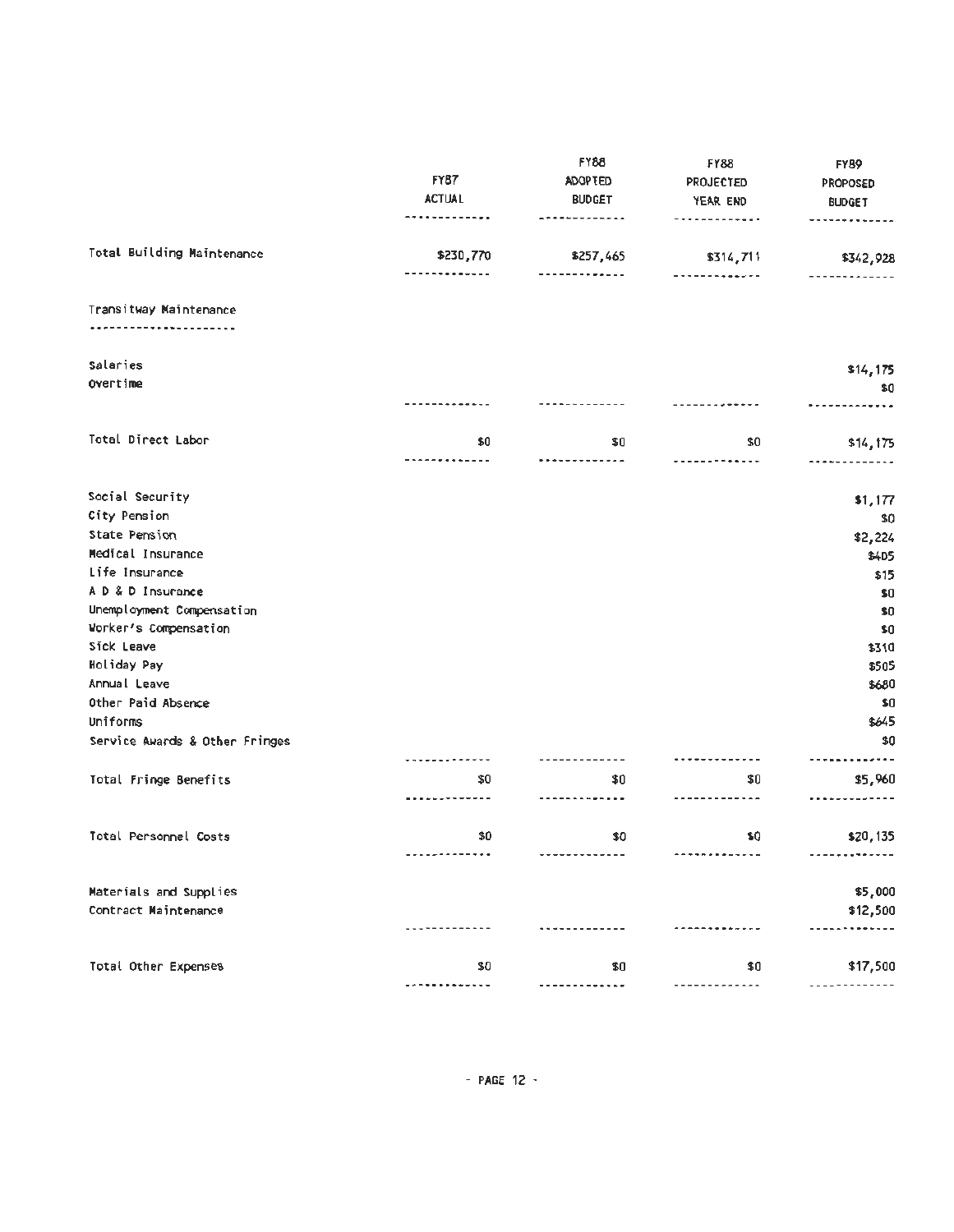|                                |                      | <b>FY88</b>        | <b>FY88</b>      | FY89            |
|--------------------------------|----------------------|--------------------|------------------|-----------------|
|                                | <b>FY87</b>          | <b>ADOPTED</b>     | PROJECTED        | PROPOSED        |
|                                | <b>ACTUAL</b>        | <b>BUDGET</b>      | YEAR END         | <b>BUDGET</b>   |
|                                | ------- <b>--</b> -- |                    |                  |                 |
| Total Transitway Maintenance   | \$Û                  | \$0                | \$0              | \$37,635        |
|                                |                      |                    |                  |                 |
| Inventory Control              |                      |                    |                  |                 |
|                                |                      |                    |                  |                 |
| Salaries                       |                      |                    |                  | \$104,555       |
| Overtime                       |                      |                    |                  | \$1,500         |
|                                |                      |                    |                  |                 |
| Total Direct Labor             | \$0                  | \$0                | \$0              | \$106,055       |
|                                |                      |                    |                  |                 |
| Social Security                |                      |                    |                  | \$8,712         |
| City Pension                   |                      |                    |                  | \$0             |
| State Pension                  |                      |                    |                  | \$16,460        |
| Medical Insurance              |                      |                    |                  | \$14,418        |
| Life Insurance                 |                      |                    |                  | \$500           |
| A D & D Insurance              |                      |                    |                  | \$95            |
| а                              |                      |                    |                  | \$O             |
| Sick Leave                     |                      |                    |                  | \$2,630         |
| Holiday Pay                    |                      |                    |                  | \$3,720         |
| Annual Leave                   |                      |                    |                  | \$3,595         |
| Other Paid Absence             |                      |                    |                  | \$0             |
| Uniforms                       |                      |                    |                  | \$1,625         |
| Service Awards & Other Fringes |                      |                    |                  | \$0             |
|                                |                      |                    |                  |                 |
| Total Fringe Benefits          | \$0                  | \$0                | \$0              | \$51,754        |
|                                |                      |                    |                  |                 |
| Total Personnel Costs          | \$0                  | \$0                | \$0              | \$157,809       |
|                                | -----------          | <b>***********</b> | ------- <i>-</i> |                 |
| Total Inventory Control        | \$0                  | \$0                | \$0              | \$157,809       |
|                                | ----------           | <b></b><br>$- - -$ | -------------    | <b>********</b> |
| Total Maintenance Division     | \$2,626,362          | \$2,696,730        | \$2,715,889      | \$3,205,229     |
| ***************************    | -------------        | . <i>.</i>         | -------------    | .               |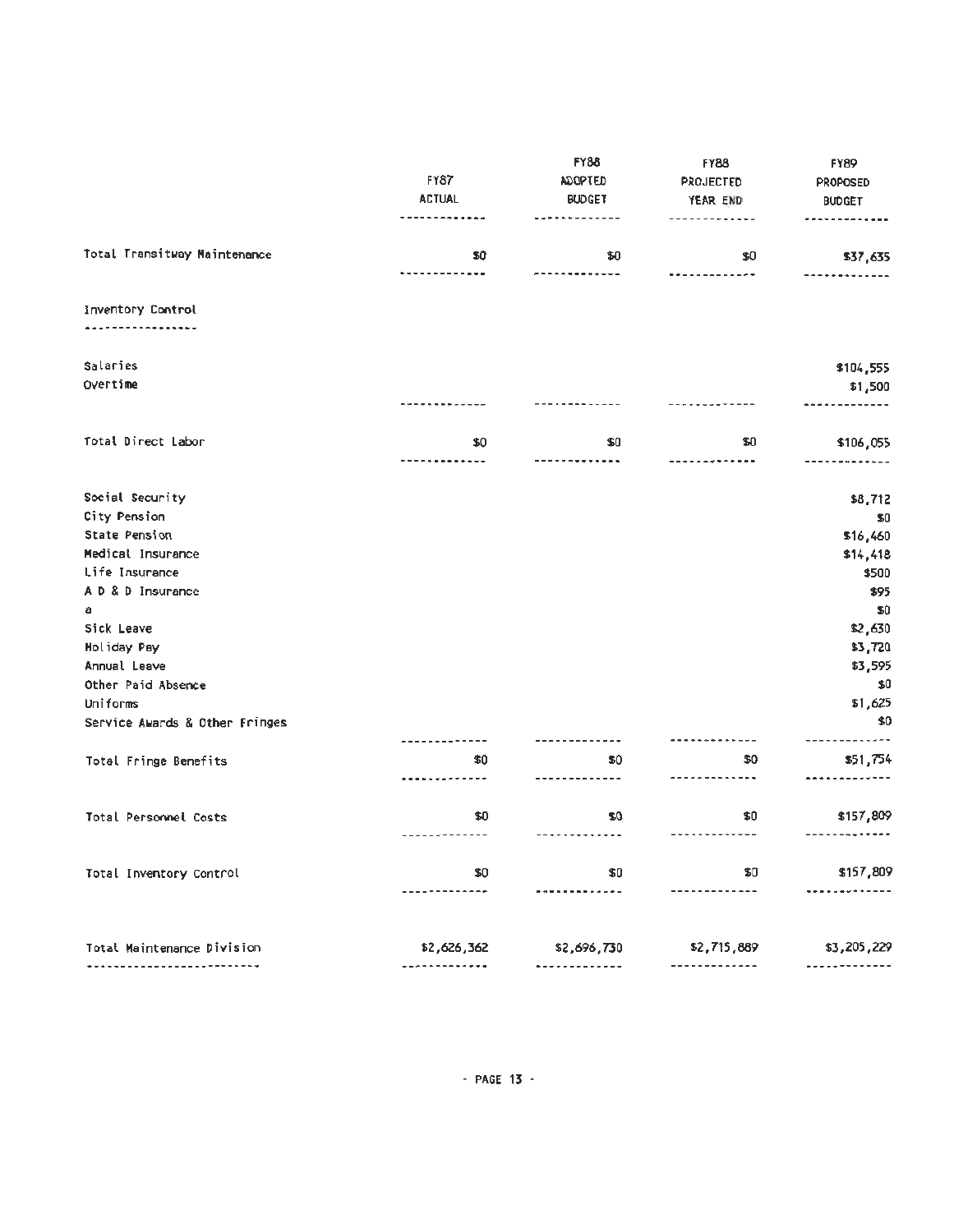|                                |                        | <b>FY88</b>           | <b>FY88</b>            | FY89                   |
|--------------------------------|------------------------|-----------------------|------------------------|------------------------|
|                                | <b>FY87</b>            | <b>ADOPTED</b>        | PROJECTED              | <b>PROPOSED</b>        |
|                                | <b>ACTUAL</b>          | <b>BUDGET</b>         | YEAR END               | <b>BUDGET</b>          |
|                                | -------------          | -------------         | ------- <i>-----</i> - | -------------          |
| ADMINISTRATION DIVISION        |                        |                       |                        |                        |
| -------------------            |                        |                       |                        |                        |
|                                |                        |                       |                        |                        |
| General Administration         |                        |                       |                        |                        |
| <b></b>                        |                        |                       |                        |                        |
| Salaries                       | \$516,699              | \$600,515             | \$643,747              | \$606,088              |
| Overtime                       | \$3,435                | \$3,000               | \$5,375                |                        |
|                                |                        | -------------         | -------------          | \$3,050                |
|                                |                        |                       |                        |                        |
| Total Direct Labor             | \$520,134              | \$603,515             | \$649,122              | \$609,138              |
|                                | ------- <b>---</b> -   | -------------         |                        | --- <i>---------</i> - |
| Social Security                | \$36,384               | \$42,865              | \$44,720               | \$45,185               |
| City Pension                   | \$5,235                | \$5,145               | \$6,310                | \$3,529                |
| State Pension                  | \$68,536               | \$78,770              | \$83,014               | \$85,376               |
| Medical Insurance              | \$41,408               | \$52,160              | \$63,820               | \$59,003               |
| Life Insurance                 | \$2,338                | \$2,515               | \$2,595                | \$2,717                |
| A D & D Insurance              | \$420                  | \$495                 | \$504                  | \$533                  |
| Unemployment Compensation      | \$0                    | \$0                   | \$0                    | \$0                    |
| Worker's Compensation          | \$0                    | \$0                   | \$0                    | \$0                    |
| Sick Leave                     | \$15,410               | \$13,490              | \$15,899               | \$15,310               |
| Holiday Pay                    | \$19,698               | \$23,085              | \$22,504               | \$21,645               |
| Annual Leave                   | \$33,211               | \$35,480              | \$21,701               | \$20,920               |
| Other Paid Absence             | \$87                   | \$350                 | \$0                    | \$0                    |
| Uniforms                       | \$1,542                | \$1,520               | \$1,520                | \$100                  |
| Service Awards & Other Fringes | \$391                  | \$0                   | \$0                    | \$0                    |
| Capitalized Labor              |                        |                       | ( \$38, 800)           | \$0                    |
|                                |                        |                       |                        |                        |
| Total Fringe Benefits          | \$224,660              | \$255,875             | \$223,787              | \$254,317              |
|                                | -------------          | <b>*************</b>  | -------------          | ----------- <b>-</b> - |
|                                |                        |                       |                        |                        |
| Total Personnel Costs          | \$744,794<br>--------- | \$859,390<br>-------- | \$872,909              | \$863,455              |
| Auditing Fees                  | \$16,600               | \$23,000              | \$23,000               | \$23,000               |
| Consultant Fees                | \$118,819              | \$99,000              | \$43,700               | \$40,860               |
| Computer Software Services     | \$4,243                | \$10,480              | \$5,000                | \$10,480               |
| Pre-Employment Screening Fees  | \$29,441               | \$23,200              | \$25,000               | \$27,650               |
| Legal Fees - Retainer          | \$43,448               | \$60,000              | \$35,000               | \$40,000               |
|                                |                        |                       |                        |                        |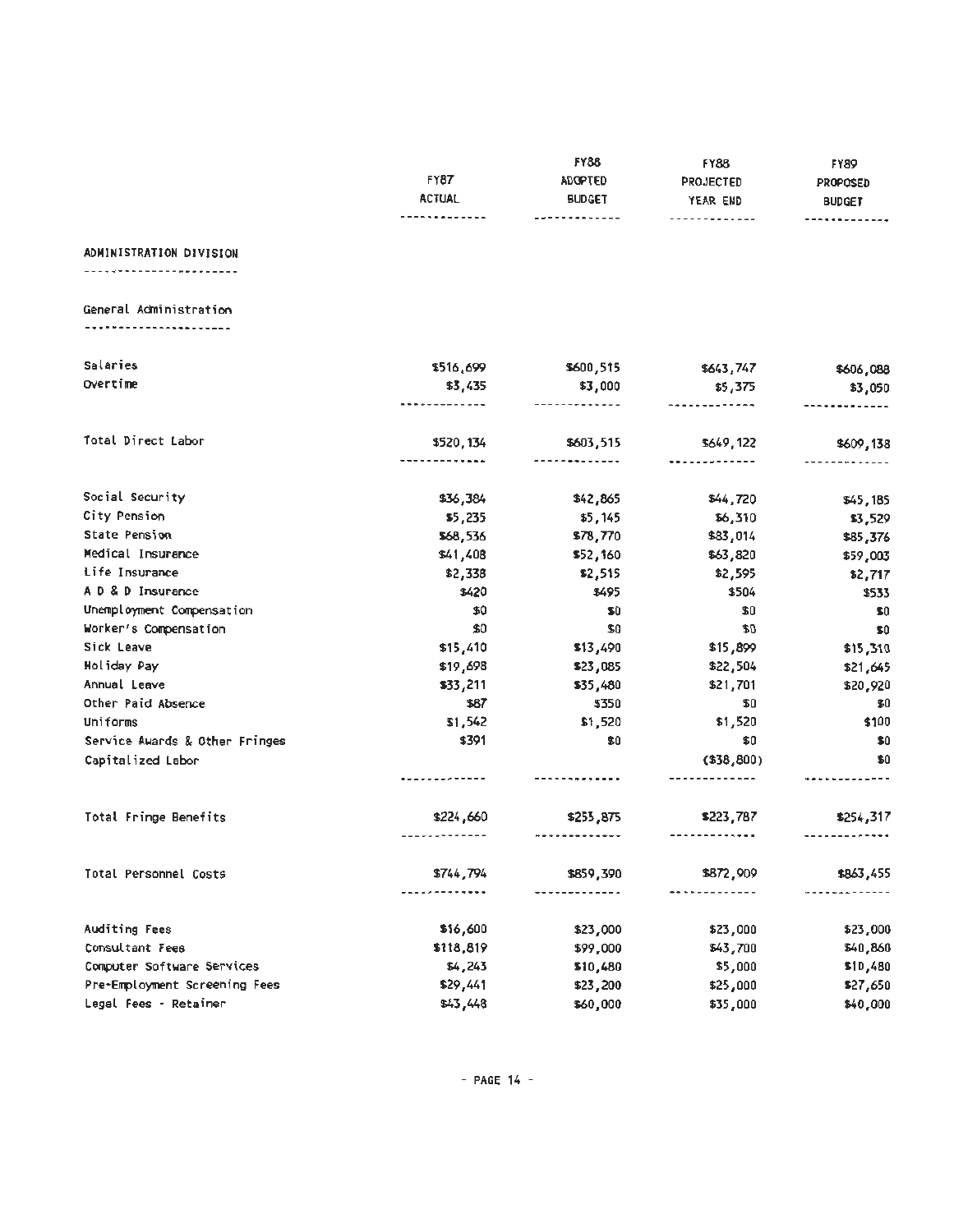|                                        | <b>FY87</b><br><b>ACTUAL</b> | <b>FY88</b>                         | <b>FY88</b>                | <b>FY89</b><br><b>PROPOSED</b> |
|----------------------------------------|------------------------------|-------------------------------------|----------------------------|--------------------------------|
|                                        |                              | ADOPTED                             | <b>PROJECTED</b>           |                                |
|                                        |                              |                                     | <b>BUDGET</b>              | YEAR END                       |
|                                        |                              | -------------                       | -------------              |                                |
| Legal Fees - Litigation                | \$102,971                    | \$40,000                            | \$37,000                   | \$50,000                       |
| Printing - Office Forms                | \$18,029                     | \$17,750                            | \$22,000                   | \$22,000                       |
| Employee Assistance Program            | \$12,838                     | \$12,000                            | \$11,000                   | \$10,000                       |
| Computer Hardware Maintenance          | \$12,685                     | \$15,200                            | \$14,700                   | \$17,200                       |
| Office Machine Maintenance             | \$1,736                      | \$2,000                             | \$2,000                    | \$2,000                        |
| Security Guard Services                | \$7,027                      | \$0                                 | \$0                        | \$0                            |
| Armored Car Services                   | \$4,190                      | \$4,800                             | \$3,950                    | \$4,800                        |
| Total Outside Services                 | -------------<br>\$372,027   | --- <i>--</i> --------<br>\$307,430 | -------------<br>\$222,350 | \$247,990                      |
|                                        | .                            | -------------                       | ---------- <b>--</b> --    | . <i>. .</i>                   |
| Auto Expense                           | \$3,721                      | \$4,000                             | \$4,400                    | \$4,500                        |
| Minor Equipment                        | \$9,387                      | \$3,500                             | \$7,500                    | \$6,000                        |
| Office Supplies                        | \$19,588                     | \$18,000                            | \$24,000                   | \$22,000                       |
| Postage                                | \$7,523                      | \$7,000                             | \$8,000                    | \$9,920                        |
| Electricity                            | \$116,909                    | \$112,000                           | \$124,000                  | \$130,000                      |
| Telephone                              | \$24,202                     | \$19,500                            | \$25,000                   | \$32,160                       |
| Water, Sewer, Garbage                  | \$29,597                     | \$31,000                            | \$41,000                   | \$41,530                       |
| PD & PL Insurance                      | \$83,058                     | \$85,000                            | \$72,000                   | \$82,500                       |
| Transfer to Self-Insurance Fund        | \$573,275                    | \$575,000                           | \$575,000                  | \$500,000                      |
| Transfer to Workers' Compensation Fund | \$298,964                    | \$368,320                           | \$368,320                  | \$60,000                       |
| Licenses & Permits                     | \$828                        | \$500                               | \$300                      | \$430                          |
| Dues & Subscriptions                   | \$19,228                     | \$18,500                            | \$19,000                   | \$19,900                       |
| Travel & Meetings                      | \$23,350                     | \$35,840                            | \$40,000                   | \$35,220                       |
| Technical Training Seminars            | \$6,931                      | \$4,500                             | \$9,500                    | \$7,500                        |
| Director's P/R Account                 | \$2,446                      | \$2,000                             | \$2,000                    | \$2,000                        |
| Legal and Employment Ads               | \$9,455                      | \$7,500                             | \$7,500                    | \$8,000                        |
| Tax Collector's Commission             | \$81,923                     | \$95,500                            | \$106,300                  | \$123,000                      |
| Property Appraiser's Commission        | \$131,081                    | \$134,340                           | \$133,700                  | \$116,148                      |
| Employee Incentive Awards              | \$3,304                      | \$5,750                             | \$2,000                    | \$12,000                       |
| Rentals & Leases                       | \$9,266                      | \$10,440<br>                        | \$22,900                   | \$95,770                       |
| Total Other Expenses                   | \$1,454,036                  | \$1,538,190                         | \$1,592,420                | \$1,308,578                    |
| Total General Administration           | \$2,570,857                  | \$2,705,010                         | \$2,687,679                | \$2,420,023                    |
|                                        |                              |                                     |                            |                                |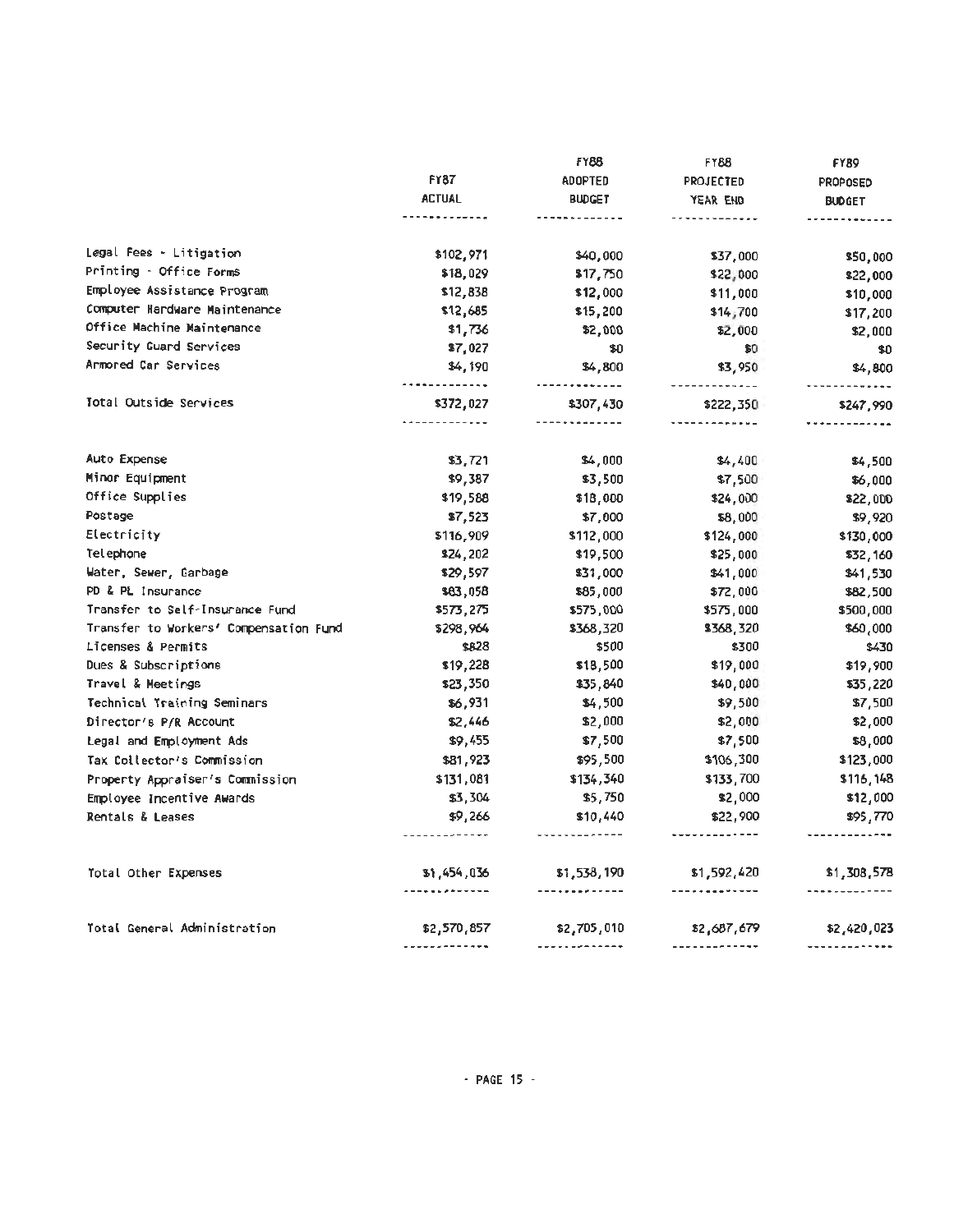|                             |                       | <b>FY88</b>                | <b>FY88</b>                 | <b>FY89</b>               |
|-----------------------------|-----------------------|----------------------------|-----------------------------|---------------------------|
|                             | <b>FY87</b>           | <b>ADOPTED</b>             | <b>PROJECTED</b>            | PROPOSED<br><b>BUDGET</b> |
|                             | <b>ACTUAL</b>         | <b>BUDGET</b>              | YEAR END                    |                           |
|                             | <u></u>               |                            |                             | . <b>.</b> .              |
| Marketing and Planning      |                       |                            |                             |                           |
| -----------------           |                       |                            |                             |                           |
| Salaries                    | \$194,238             | \$238,457                  | \$235,420                   | \$242,560                 |
| Overtime                    | \$2,387               | \$2,333                    | \$2,095                     | \$1,167                   |
|                             | -------------         | -------------              | .                           |                           |
| Total Direct Labor          | \$196,625             | \$240,790                  | \$237,515                   | \$243,727                 |
|                             | ----------            | -------------              | --- <i>---------</i> -      | -------- <b>----</b> -    |
| Social Security             | \$16,747              | \$18,130                   | \$16,996                    | \$19,265                  |
| City Pension                | \$1,099               | \$1,080                    | \$1,732                     | \$884                     |
| <b>State Pension</b>        | \$28,890              | \$33,310                   | \$30,202                    | \$36,401                  |
| Medical Insurance           | \$15,676              | \$19,045                   | \$19,983                    | \$18,630                  |
| Life Insurance              | \$883                 | \$905                      | \$1,058                     | \$1,148                   |
| A D & D Insurance           | \$172                 | \$175                      | \$197                       | \$216                     |
| Worker's Compensation       | \$0                   | \$0                        | \$0                         | \$0                       |
| Sick Leave                  | \$7,165               | \$7,455                    | \$4,295                     | \$6,300                   |
| Holiday Pay                 | \$7,484               | \$9,055                    | \$8,080                     | \$11,880                  |
| Annual Leave                | \$11,243              | \$10,950                   | \$7,467                     | \$10,990                  |
| Other Paid Absence          | \$308                 | \$250                      | \$0                         | \$0                       |
| Uniforms                    | \$208                 | \$360                      | \$120                       | \$120                     |
| Capitalized Labor           | \$0                   | \$0                        | (\$38,900)<br>------------- | $($ \$80,000 $)$          |
|                             |                       |                            |                             |                           |
| Total Fringe Benefits       | \$89,875              | \$100,715<br>------------- | \$51,230<br>-------------   | \$25,833                  |
| Total Personnel Costs       | \$286,500             | \$341,505                  | \$288,745                   | \$269,560                 |
|                             | -----------           | ------- <i>------</i>      | -------------               |                           |
| Auto Expense                | \$0                   | \$0                        | \$2,000                     | \$4,000                   |
| Planning Studies            | \$14,299              | \$150,000                  | \$0                         | \$400,000                 |
| Printing Schedules          | \$26,361              | \$40,000                   | \$40,000                    | \$40,0DO                  |
| Printing - System Promotion | \$23,343              | \$34,700                   | \$34,700                    | \$72,000                  |
| Art Supplies                | \$1,481               | \$2,000                    | \$2,000                     | \$3,000                   |
| Advertising & Promotion     | \$180,273             | \$248,000                  | \$248,000                   | \$210,000                 |
| Total Other Expenses        | --------<br>\$245,757 | ----------<br>\$474,700    | ----------<br>\$326,700     | ---------<br>\$729,000    |
|                             |                       |                            |                             |                           |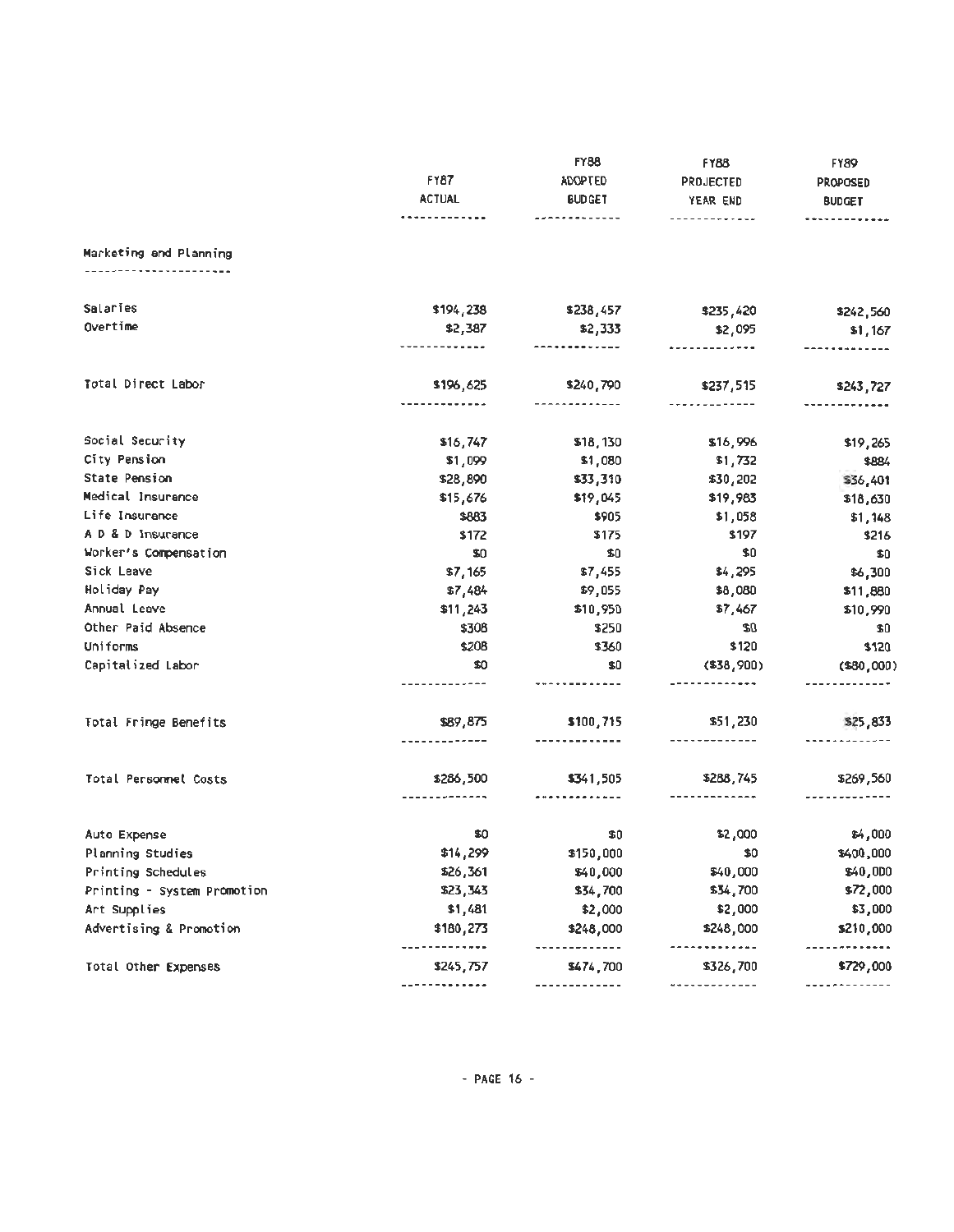|                                                                |                                      | <b>FY88</b>                  | <b>FY88</b>                         | <b>FY89</b>                        |
|----------------------------------------------------------------|--------------------------------------|------------------------------|-------------------------------------|------------------------------------|
|                                                                | <b>FY87</b>                          | ADOPTED                      | <b>PROJECTEO</b>                    | PROPOSED                           |
|                                                                | <b>ACTUAL</b>                        | <b>BUDGET</b>                | YEAR END                            | <b>BUDGET</b>                      |
|                                                                | -------------                        | -------------                | -------------                       | -------------                      |
| Total Marketing & Planning                                     | \$532,257<br>--------- <b>---</b> -  | \$816,205<br>-------------   | \$615,445<br>--------- <b>--</b> -- | \$998,560<br>------------ <b>-</b> |
|                                                                |                                      |                              |                                     |                                    |
| Total Administrative Division                                  | \$3,103,114<br>---------- <b>---</b> | \$3,521,215<br>------------- | \$3,303,124<br>-------------        | \$3,418,583<br>-------------       |
| Total All Divisions                                            | \$14,088,678                         | \$15,688,165                 | \$15,297,446                        | \$17,317,860                       |
|                                                                | -------------                        | ------ <b>----</b> ---       | --------------                      | -------------                      |
| UMTA INELIGIBLES                                               |                                      |                              |                                     |                                    |
| .                                                              |                                      |                              |                                     |                                    |
| 13(C) Back Pension                                             | \$87,900                             | \$144,000                    | \$146,000                           | \$160,000                          |
| Non-UMTA Capital                                               | \$4,705                              | \$7,500                      | \$14,600                            | \$7,500                            |
| Tax Increment Payment                                          | \$56,896<br>-------------            | \$74,000<br>-------------    | \$74,000<br><u>.</u>                | \$85,000<br>-------------          |
|                                                                |                                      |                              |                                     |                                    |
| Total UMTA Ineligibles                                         | \$149,501                            | \$225,500                    | \$234,600                           | \$252,500                          |
|                                                                | -------- <b>-----</b>                | -------------                | -------------                       |                                    |
| TOTAL OPERATING EXPENDITURES                                   | \$14,238,179                         | \$15,913,665                 | \$15,532,046                        | \$17,570,360                       |
|                                                                | -------------                        | -------------                | -------------                       |                                    |
| CAPITAL PROJECTS                                               |                                      |                              |                                     |                                    |
|                                                                |                                      |                              | \$3,488,960                         | \$5,347,000                        |
| Downtown Terminals & Transitway                                |                                      | \$3,488,960<br>\$3,020,000   | \$3,020,000                         | \$660,000                          |
| 20 Buses & Related Equipment                                   |                                      | \$1,500,000                  | \$1,500,000                         | \$1,500,000                        |
| Maintenance Facility Expansion<br>15 Buses and Other Equipment |                                      |                              |                                     | \$4,259,630                        |
|                                                                |                                      | -------------                | -------------                       | -------------                      |
| TOTAL CAPITAL PROJECTS                                         |                                      | \$8,008,960                  | \$8,008,960                         | \$11,766,630                       |
|                                                                |                                      |                              | ---------------                     |                                    |